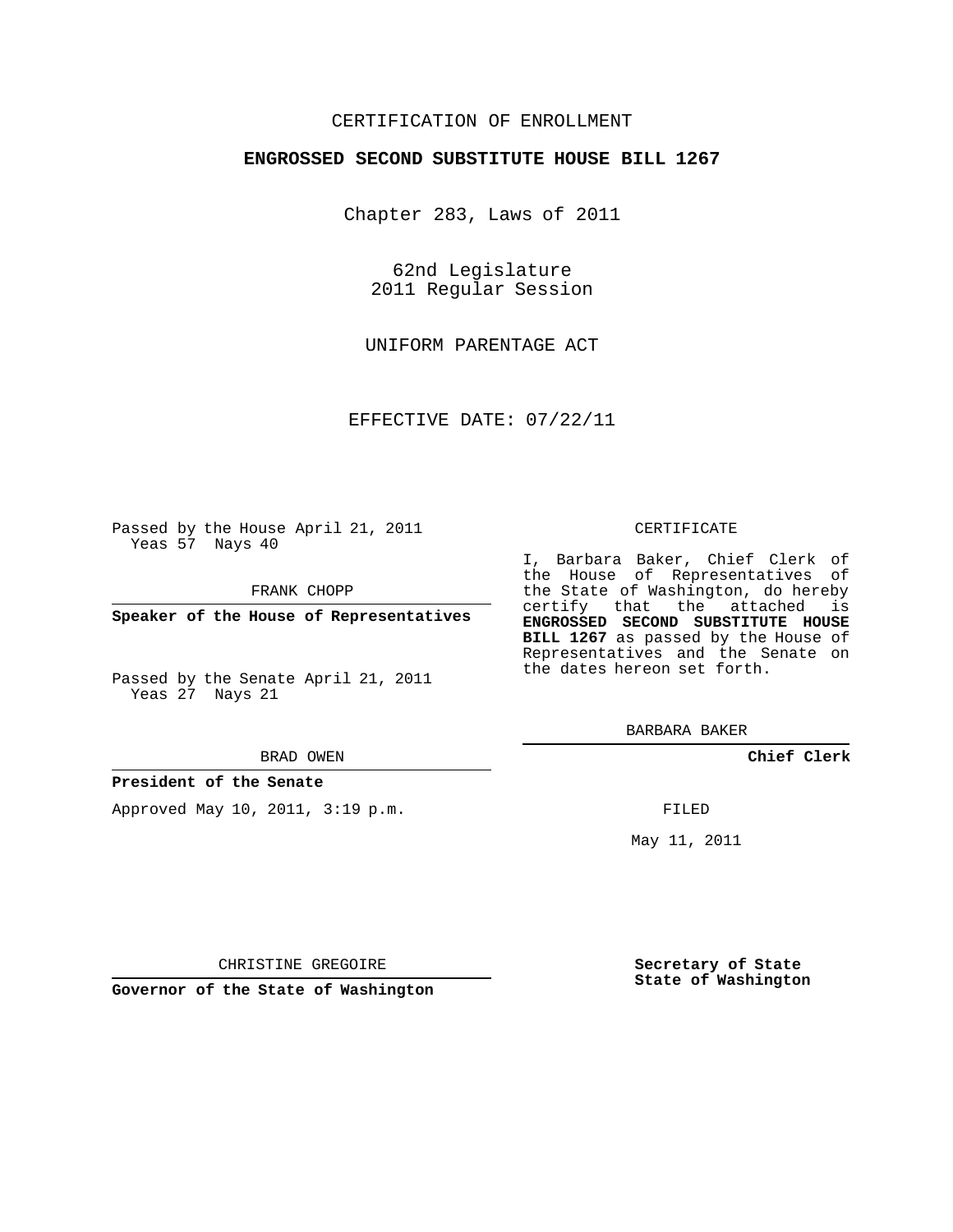# **ENGROSSED SECOND SUBSTITUTE HOUSE BILL 1267** \_\_\_\_\_\_\_\_\_\_\_\_\_\_\_\_\_\_\_\_\_\_\_\_\_\_\_\_\_\_\_\_\_\_\_\_\_\_\_\_\_\_\_\_\_

\_\_\_\_\_\_\_\_\_\_\_\_\_\_\_\_\_\_\_\_\_\_\_\_\_\_\_\_\_\_\_\_\_\_\_\_\_\_\_\_\_\_\_\_\_

### AS AMENDED BY THE SENATE

Passed Legislature - 2011 Regular Session

# **State of Washington 62nd Legislature 2011 Regular Session**

**By** House General Government Appropriations & Oversight (originally sponsored by Representatives Pedersen, Walsh, Jinkins, Eddy, Roberts, Kagi, Sullivan, Van De Wege, Hurst, Goodman, Orwall, Moeller, Kirby, Frockt, Carlyle, Liias, Kenney, Clibborn, Seaquist, Blake, Hudgins, Fitzgibbon, Darneille, Dunshee, Morris, Takko, Pettigrew, Finn, Billig, Hunter, Cody, Dickerson, Stanford, Springer, Reykdal, Haigh,<br>Rolfes, Sells, Jacks, Appleton, Hunt, Maxwell, Ryu, Ormsby, ls, Jacks, Appleton, Hunt, Maxwell, Ryu,<br>McCoy, Santos, Lytton, Moscoso, Upthegrove, Ladenburg, McCoy, Santos, Lytton, Moscoso, Upthegrove, Green, Hasegawa, and Tharinger; by request of Washington State Bar Association)

READ FIRST TIME 02/17/11.

 AN ACT Relating to clarifying and expanding the rights and obligations of state registered domestic partners and other couples related to parentage; amending RCW 26.26.011, 26.26.021, 26.26.041, 26.26.051, 26.26.101, 26.26.106, 26.26.111, 26.26.116, 26.26.130, 26.26.150, 26.26.300, 26.26.305, 26.26.310, 26.26.315, 26.26.320, 26.26.330, 26.26.335, 26.26.340, 26.26.360, 26.26.375, 26.26.400, 26.26.405, 26.26.410, 26.26.420, 26.26.425, 26.26.430, 26.26.435, 26.26.445, 26.26.505, 26.26.510, 26.26.525, 26.26.530, 26.26.535, 26.26.540, 26.26.545, 26.26.550, 26.26.555, 26.26.570, 26.26.575, 26.26.585, 26.26.590, 26.26.600, 26.26.620, 26.26.625, 26.26.630, 26.26.705, 26.26.710, 26.26.715, 26.26.720, 26.26.725, 26.26.730, 26.26.735, 26.26.903, and 26.26.911; adding a new section to chapter 26.26 RCW; and creating new sections.

14 BE IT ENACTED BY THE LEGISLATURE OF THE STATE OF WASHINGTON:

15 **Sec. 1.** RCW 26.26.011 and 2002 c 302 s 102 are each amended to 16 read as follows:

17 The definitions in this section apply throughout this chapter 18 unless the context clearly requires otherwise.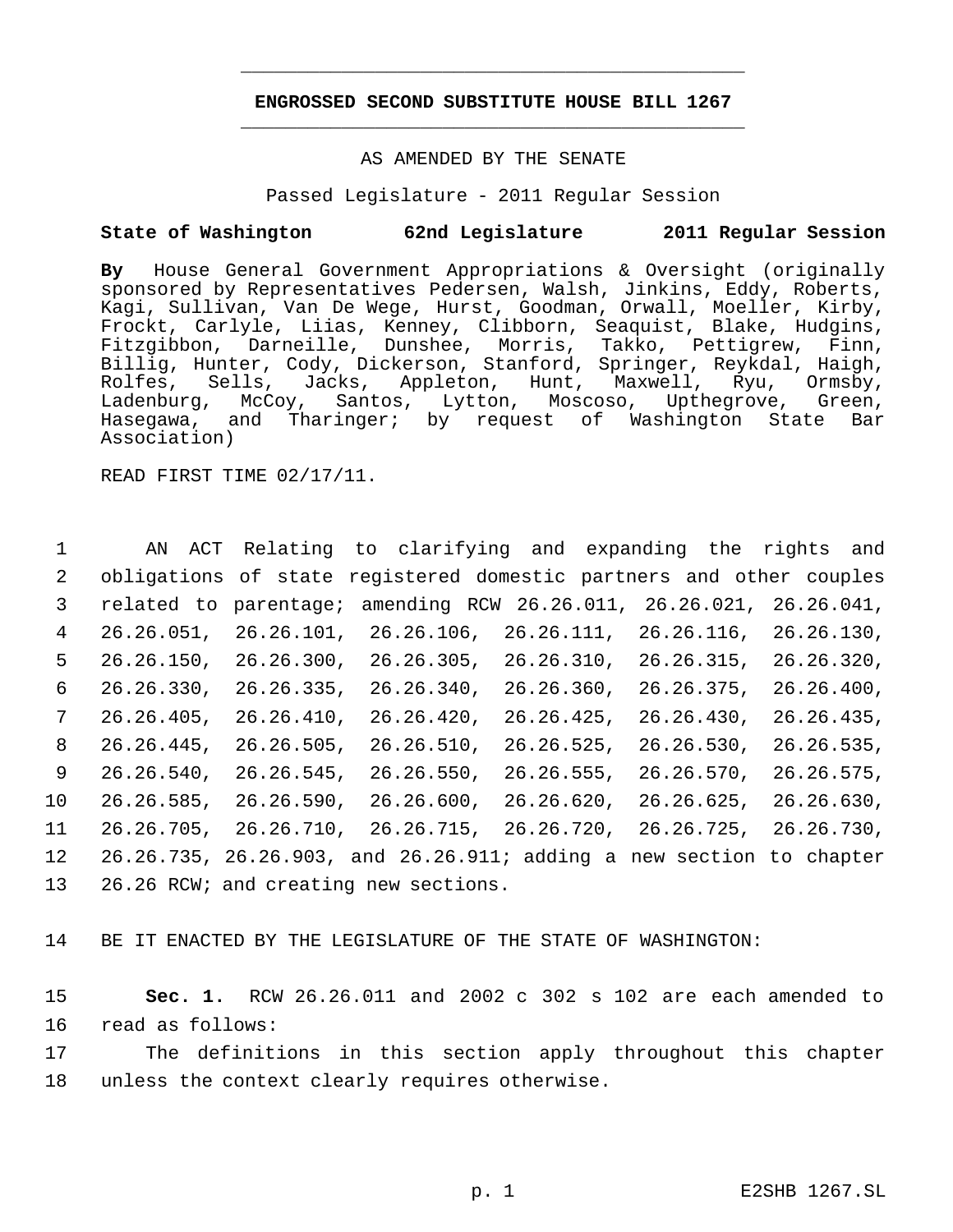(1) "Acknowledged father" means a man who has established a father- child relationship under RCW 26.26.300 through 26.26.375.

3 (2) "Adjudicated ((father)) parent" means a ((man)) person who has been adjudicated by a court of competent jurisdiction to be the 5 ((father)) parent of a child.

6 (3) "Alleged ((father)) parent" means a ((man)) person who alleges 7 himself or herself to be, or is alleged to be, the genetic ((father)) 8 parent or a possible genetic ((father)) parent of a child, but whose 9 ((paternity)) parentage has not been determined. The term does not include:

11 (a) A presumed ((father)) parent;

12 (b) A ((man)) person whose parental rights have been terminated or declared not to exist; or

(c) A (( $male$ )) donor.

 (4) "Assisted reproduction" means a method of causing pregnancy other than sexual intercourse. The term includes:

17 (a) ((<del>Intrauterine</del>)) Artificial insemination;

- 18 (b) Donation of eqgs;
- (c) Donation of embryos;
- (d) In vitro fertilization and transfer of embryos; and
- (e) Intracytoplasmic sperm injection.

 (5) "Child" means an individual of any age whose parentage may be determined under this chapter.

 (6) "Commence" means to file the petition seeking an adjudication of parentage in a superior court of this state or to serve a summons and the petition.

 (7) "Determination of parentage" means the establishment of the parent-child relationship by the signing of a valid acknowledgment of paternity under RCW 26.26.300 through 26.26.375 or adjudication by the court.

 (8) "Domestic partner" means a state registered domestic partner as defined in chapter 26.60 RCW.

33 (9) "Donor" means an individual who ((produces eggs or spermused)) 34 contributes a gamete or gametes for assisted reproduction, whether or not for consideration. The term does not include:

36 (a) A ((husband)) person who provides ((sperm, -or - a - wife - who 37 provides eggs,)) a gamete or gametes to be used for assisted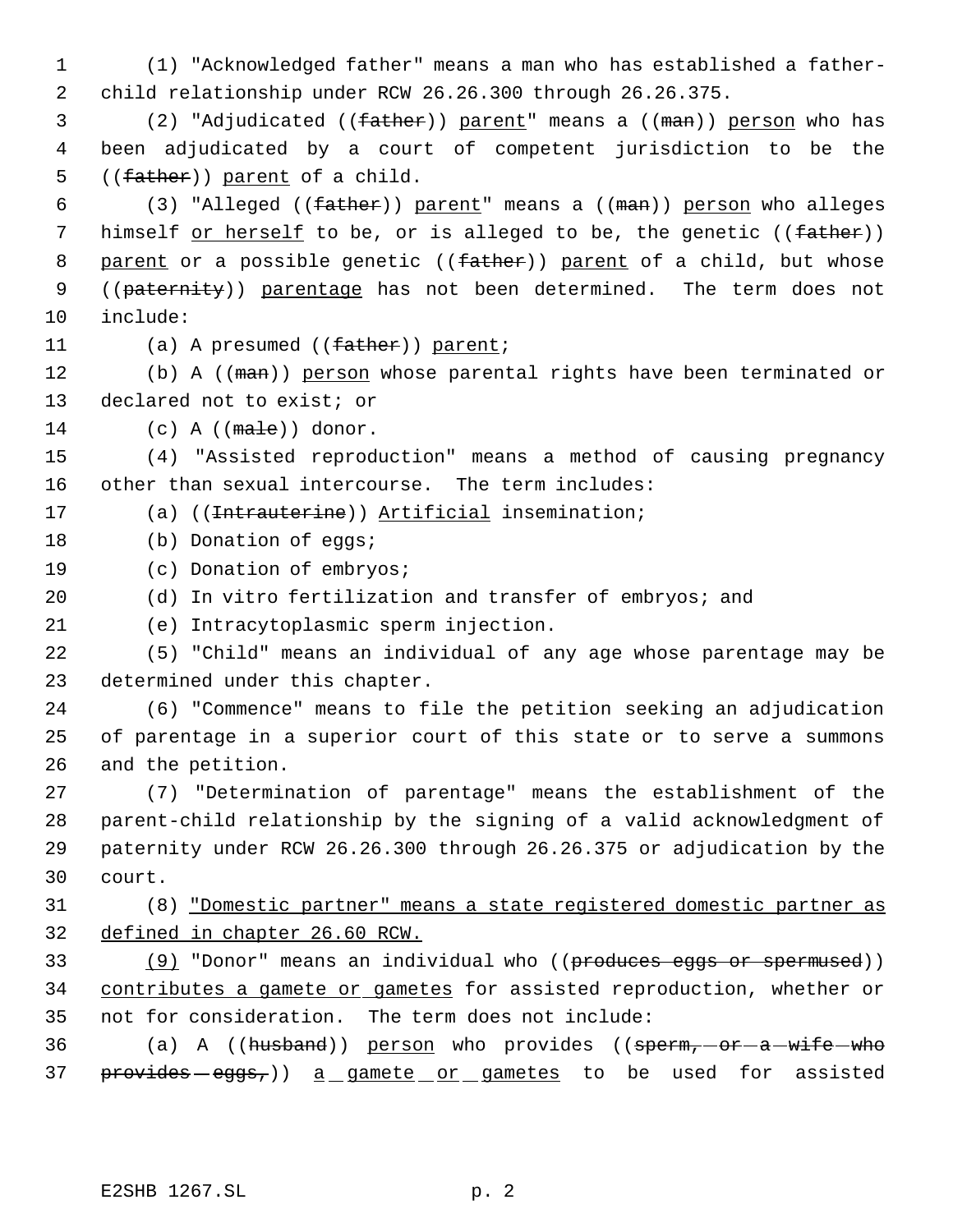1 reproduction ((by - the - wife)) with his or her spouse or domestic 2 partner; or

 3 (b) A woman who gives birth to a child by means of assisted 4 reproduction, except as otherwise provided in RCW 26.26.210 through 5 26.26.260 or 26.26.735.

 $((+9))$   $(10)$  "Ethnic or racial group" means, for purposes of genetic testing, a recognized group that an individual identifies as 8 all or part of ((his or her)) the individual's ancestry or that is so identified by other information.

10  $((+10))$  (11) "Gamete" means either a sperm or an eqq.

 (12) "Genetic testing" means an analysis of genetic markers  $((onLy))$  to exclude or identify a man as the father or a woman as the mother of a child. The term includes an analysis of one or a combination of the following:

15 (a) Deoxyribonucleic acid; and

16 (b) Blood-group antigens, red-cell antigens, human-leukocyte 17 antigens, serum enzymes, serum proteins, or red-cell enzymes.

18  $((+11))$  (13) "Man" means a male individual of any age.

19 ( $(\frac{12}{12})$ ) (14) "Parent" means an individual who has established a 20 parent-child relationship under RCW 26.26.101.

 $(1)$  ( $(13)$ ) (15) "Parent-child relationship" means the legal relationship between a child and a parent of the child. The term includes the mother-child relationship and the father-child relationship.

25  $((14)$  "Paternity)) (16) "Parentage index" means the likelihood of 26 ((paternity)) parentage calculated by computing the ratio between:

27 (a) The likelihood that the tested ((man)) person is the ((father)) 28 parent, based on the genetic markers of the tested ((man)) person, 29 ((mother)) genetic parent, and child, conditioned on the hypothesis 30 that the tested  $((\text{man}))$  person is the  $((\text{father}))$  parent of the child; 31 and

32 (b) The likelihood that the tested ((man)) person is not the 33 ((father)) parent, based on the genetic markers of the tested ((man)) 34 person, ((mother)) genetic parent, and child, conditioned on the 35 hypothesis that the tested ((man)) person is not the ((father)) parent 36 of the child and that the  $((f<sub>atther</sub>))$  parent is  $((f<sub>from</sub>))$  of the same 37 ethnic or racial group as the tested ((man)) person.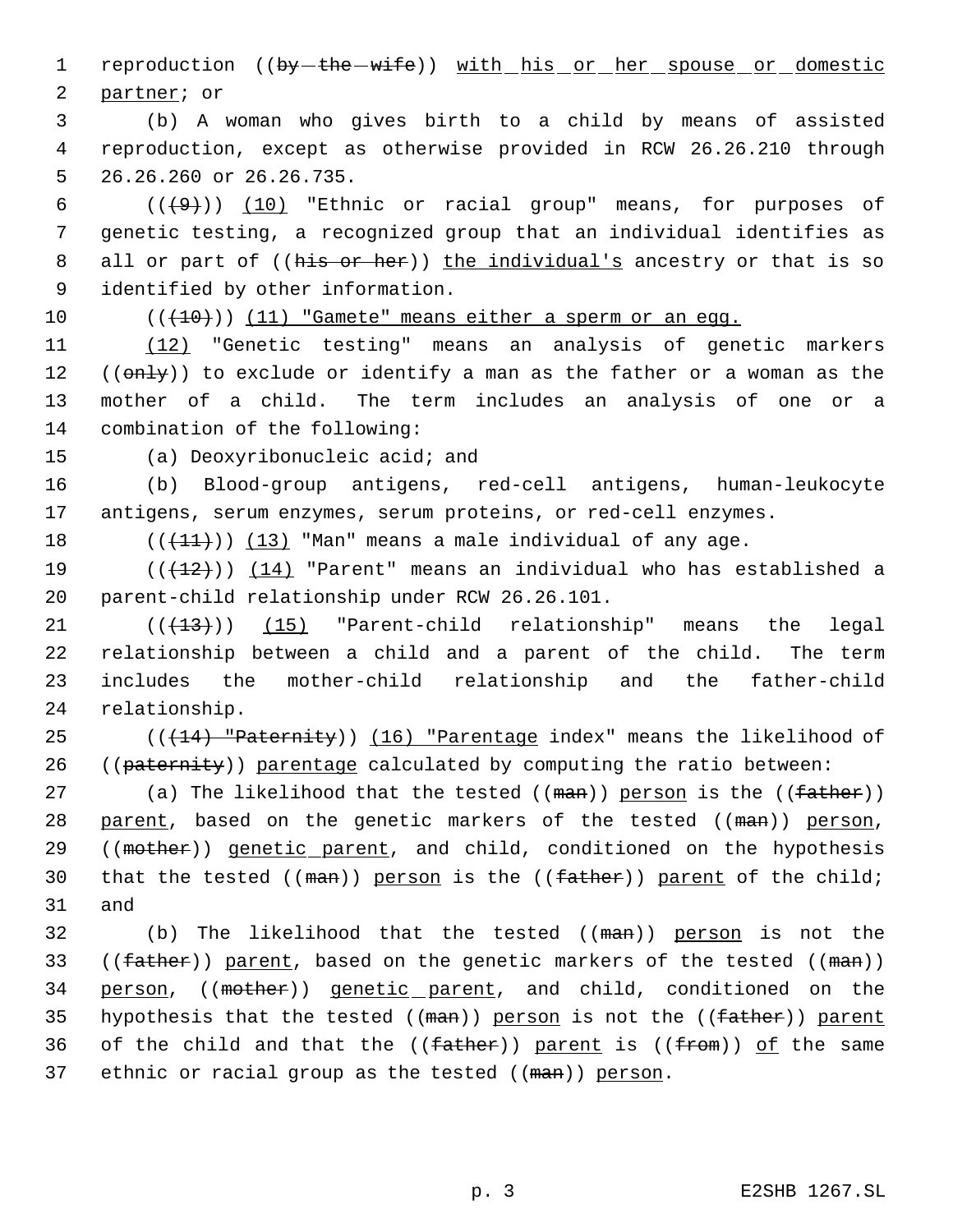1 (( $\left(15\right)$ ) (17) "Physician" means a person licensed to practice medicine in a state.

3 (18) "Presumed ((father)) parent" means a ((man)) person who, by 4 operation of law under RCW 26.26.116, is recognized ((to be)) as the 5 ((father)) parent of a child until that status is rebutted or confirmed in a judicial proceeding.

 $((+16))$  (19) "Probability of (( $\mu$ aternity)) parentage" means the 8 measure, for the ethnic or racial group to which the alleged ((father)) 9 parent belongs, of the probability that the individual in question is 10 the ((father)) parent of the child, compared with a random, unrelated 11 ((man)) person of the same ethnic or racial group, expressed as a 12 percentage incorporating the ((paternity)) parentage index and a prior probability.

14 ( $(\overline{+17})$ ) (20) "Record" means information that is inscribed on a tangible medium or that is stored in an electronic or other medium and is retrievable in perceivable form.

17 (((18))) (21) "Signatory" means an individual who authenticates a record and is bound by its terms.

 $((+19))$  (22) "State" means a state of the United States, the District of Columbia, Puerto Rico, the United States Virgin Islands, any territory or insular possession subject to the jurisdiction of the United States, or an Indian tribe or band, or Alaskan native village, that is recognized by federal law or formally acknowledged by state law.

25  $((+20))$   $(23)$  "Support enforcement agency" means a public official or agency authorized to seek:

 (a) Enforcement of support orders or laws relating to the duty of support;

 (b) Establishment or modification of child support; (c) Determination of parentage; or (d) Location of child support obligors and their income and assets. (24) "Fertility clinic" means a facility that provides assisted 33 reproduction services or gametes to be used in assisted reproduction.

 (25) "Genetic parent" means a person who is the source of the egg 35 or sperm that produced the child. The term does not include a donor. (26) "Identifying information" includes, but is not limited to, the

following information of the gamete donor:

(a) The first and last name of the person; and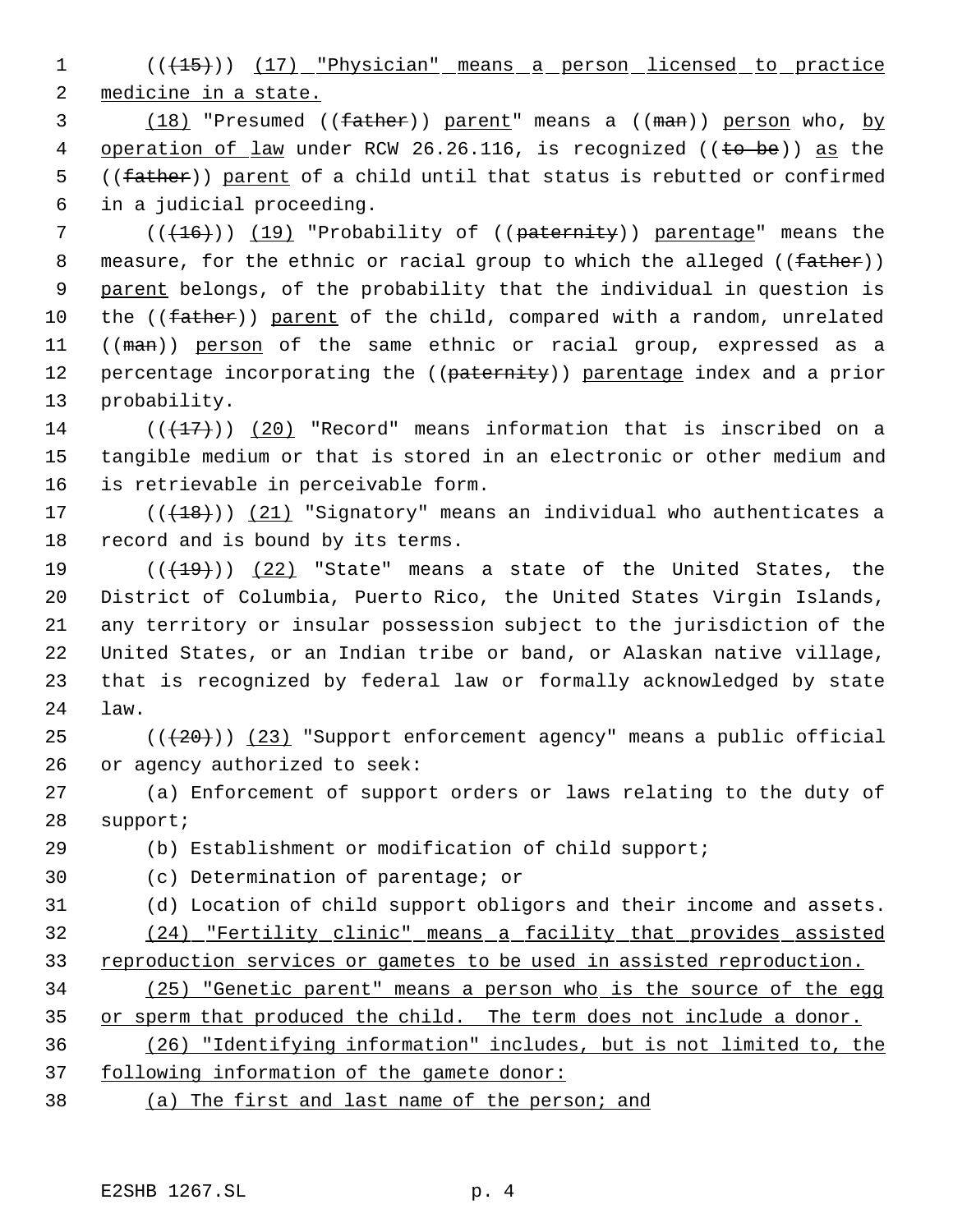(b) The age of the person at the time of the donation.

 **Sec. 2.** RCW 26.26.021 and 2002 c 302 s 103 are each amended to read as follows:

4 (1) This chapter ((governs every)) applies to determinations of parentage in this state.

 (2) The court shall apply the law of this state to adjudicate the parent-child relationship. The applicable law does not depend on:

(a) The place of birth of the child; or

(b) The past or present residence of the child.

 (3) This chapter does not create, enlarge, or diminish parental rights or duties under other law of this state.

 (4) If a birth results under a surrogate parentage contract that is unenforceable under the law of this state, the parent-child relationship is determined as provided in RCW 26.26.101 through 15 26.26.116 and applicable case law.

 **Sec. 3.** RCW 26.26.041 and 2002 c 302 s 105 are each amended to read as follows:

18 Proceedings under this chapter are subject to other laws of this state governing the health, safety, privacy, and liberty of a child or 20 other individuals (( $that)$ ) who could be jeopardized by disclosure of identifying information, including the address, telephone number, place of employment, social security number, and the child's day-care facility and school.

 **Sec. 4.** RCW 26.26.051 and 2002 c 302 s 106 are each amended to read as follows:

26 (1) The provisions relating to determination of ((paternity may be 27 applied)) parentage apply to ((a)) determinations of maternity and paternity.

29 (2) The provisions in this chapter apply to persons in a domestic partnership to the same extent they apply to persons in a marriage, and 31 apply to persons of the same sex who have children together to the same 32 extent they apply to persons of the opposite sex who have children together.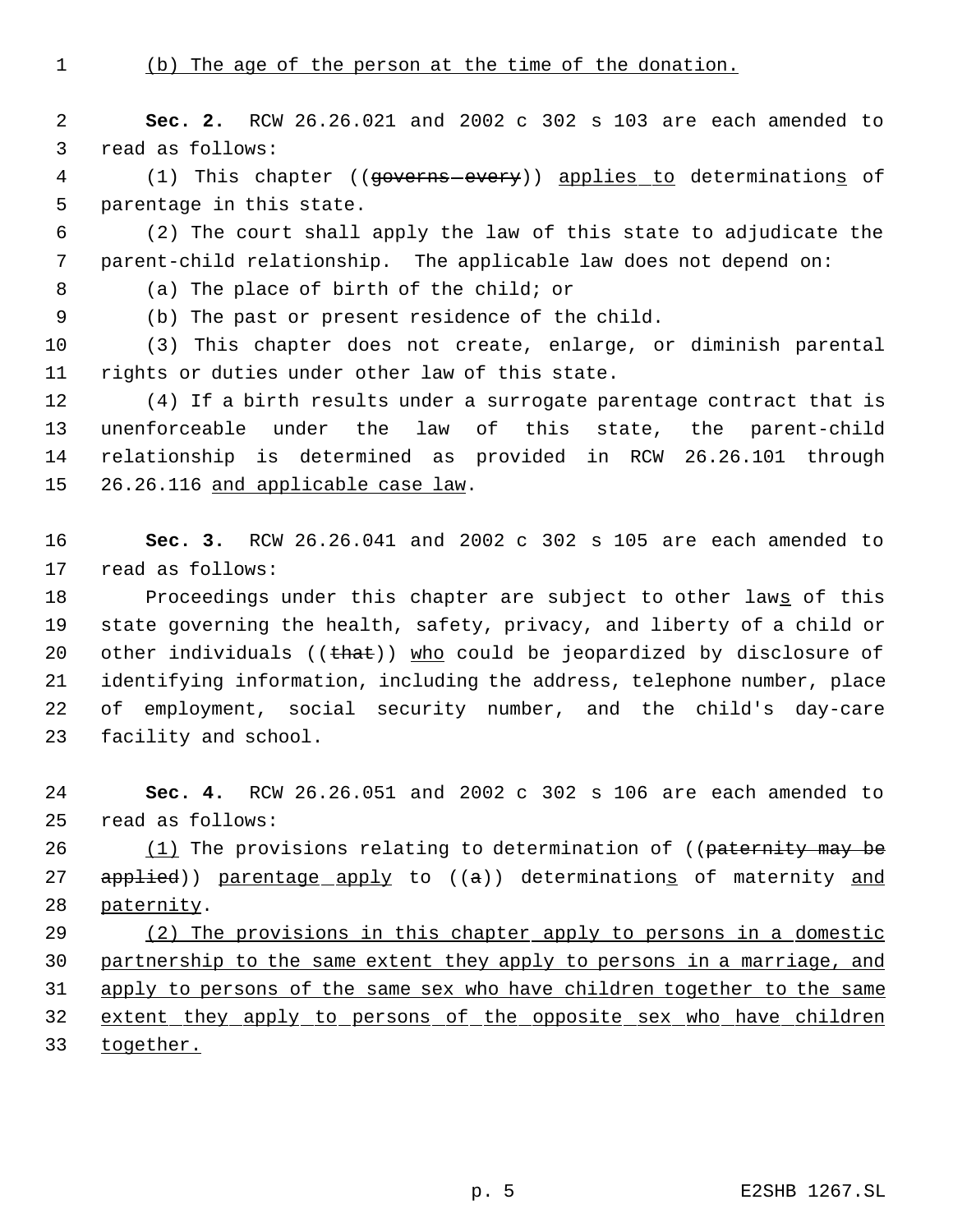1 **Sec. 5.** RCW 26.26.101 and 2002 c 302 s 201 are each amended to 2 read as follows:

 $3$  ( $(\overbrace{+1})$ ) The ((mother-child)) parent-child relationship is 4 established between a child and a man or woman by:

5  $((a))$   $(1)$  The woman's having given birth to the child, except as 6 otherwise provided in RCW 26.26.210 through 26.26.260;

7 ( $(\theta)$ )) (2) An adjudication of the ((woman's maternity)) person's 8 parentage;

9  $((+e))$   $(3)$  Adoption of the child by the ((woman)) person;

10  $((d)$  A valid surrogate parentage contract, under which the mother 11 is -an -intended -parent -of -the -child, -as -provided -in -RCW - 26.26.210 12 through 26.26.260; or

13  $(e)$ ) (4) An affidavit and physician's certificate in a form 14 prescribed by the department of health wherein the donor of (( $\sigma v$ um)) 15 eggs or surrogate gestation carrier sets forth her intent to be legally 16 bound as the parent of a child or children born through ((alternative 17 reproductive medical technology) assisted reproduction by filing the 18 affidavit and physician's certificate with the registrar of vital 19 statistics within ten days after the date of the child's birth pursuant 20 to RCW 26.26.735( $(-$ 

21  $(2)$  The father-child relationship is established between a child 22 and a man by:

23  $(a)$ ));

24 (5) An unrebutted presumption of the ((man's paternity)) person's 25 parentage of the child under RCW 26.26.116;

26  $((+b))$  (6) The man's having signed an acknowledgment of paternity 27 under RCW 26.26.300 through 26.26.375, unless the acknowledgment has 28 been rescinded or successfully challenged;

29  $((e)$  An adjudication of the man's paternity;

30  $(d)$  Adoption of the child by the man;

 $(e)$ ) (7) The ((man's)) person's having consented to assisted 32 reproduction by his ((wife)) or her spouse or domestic partner under RCW 26.26.700 through 26.26.730 that resulted in the birth of the child; or

35 ( $(\overline{f})$ ) (8) A valid surrogate parentage contract, under which the 36 ((father)) person asserting parentage is an intended parent of the 37 child, as provided in RCW 26.26.210 through 26.26.260.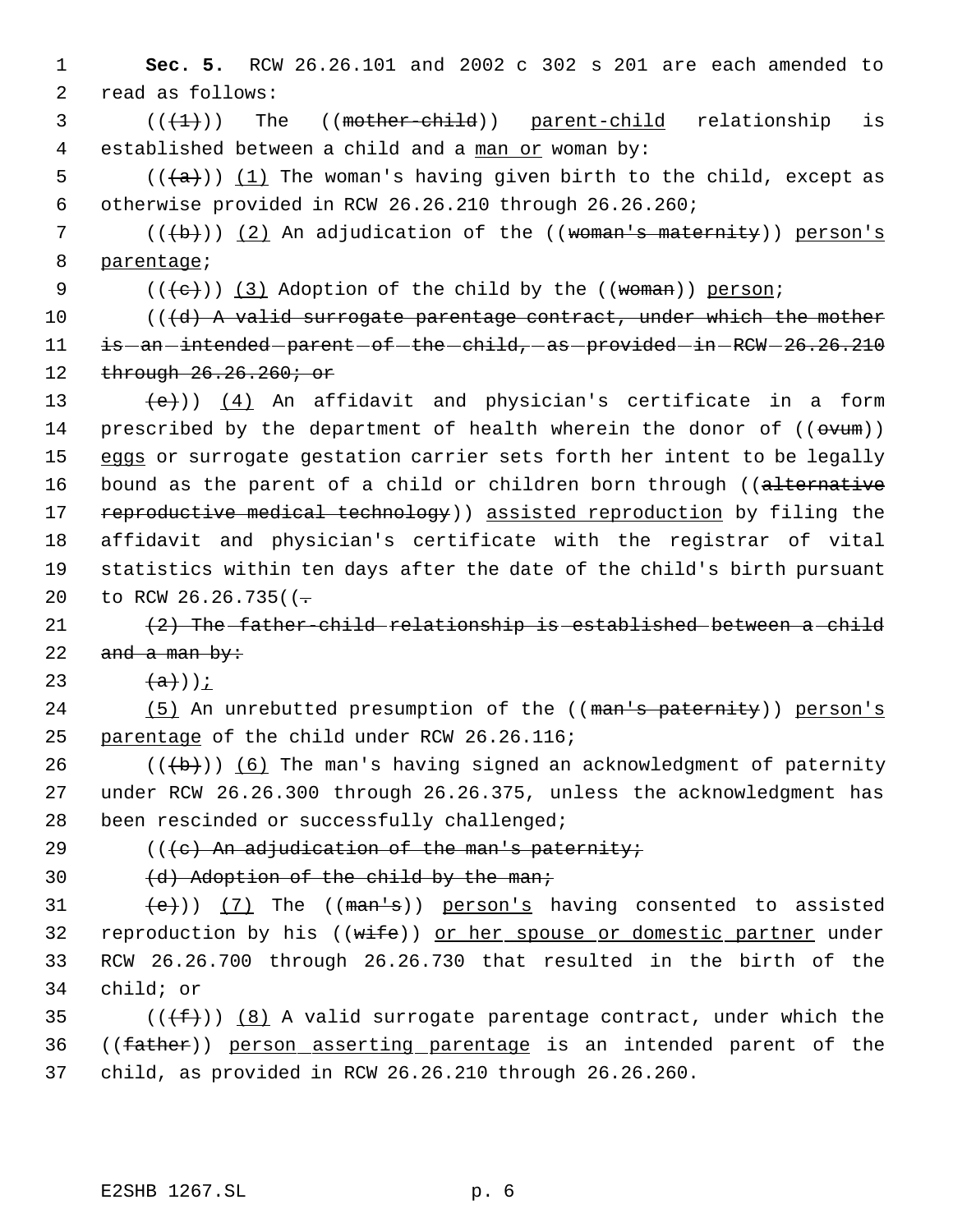1 **Sec. 6.** RCW 26.26.106 and 2002 c 302 s 202 are each amended to 2 read as follows:

 A child born to parents who are not married to each other or in a domestic partnership with each other has the same rights under the law 5 as a child born to parents who are married to each other or who are in a domestic partnership with each other.

 7 **Sec. 7.** RCW 26.26.111 and 2002 c 302 s 203 are each amended to 8 read as follows:

 9 Unless parental rights are terminated, the parent-child 10 relationship established under this chapter applies for all purposes, 11 except as otherwise specifically provided by other law of this state.

12 **Sec. 8.** RCW 26.26.116 and 2002 c 302 s 204 are each amended to 13 read as follows:

14 (1) In the context of a marriage or a domestic partnership, a

15 ((man)) person is presumed to be the (( $father$ )) parent of a child if:

16 (a) ((He)) The person and the mother or father of the child are 17 married to each other or in a domestic partnership with each other and 18 the child is born during the marriage or domestic partnership;

19 (b) ((He)) The person and the mother or father of the child were 20 married to each other or in a domestic partnership with each other and 21 the child is born within three hundred days after the marriage or 22 domestic partnership is terminated by death, annulment, dissolution 23 ((of marriage)), legal separation, or declaration of invalidity;

24 (c) Before the birth of the child, ((he)) the person and the mother 25 or father of the child married each other or entered into a domestic 26 partnership with each other in apparent compliance with law, even if 27 the attempted marriage or domestic partnership is, or could be, 28 declared invalid and the child is born during the invalid marriage or 29 invalid domestic partnership or within three hundred days after its 30 termination by death, annulment, dissolution ((of-marriage)), legal 31 separation, or declaration of invalidity; or

32 (d) After the birth of the child, ((he)) the person and the mother 33 or father of the child have married each other or entered into a 34 domestic partnership with each other in apparent compliance with law, 35 whether or not the marriage or domestic partnership is, or could be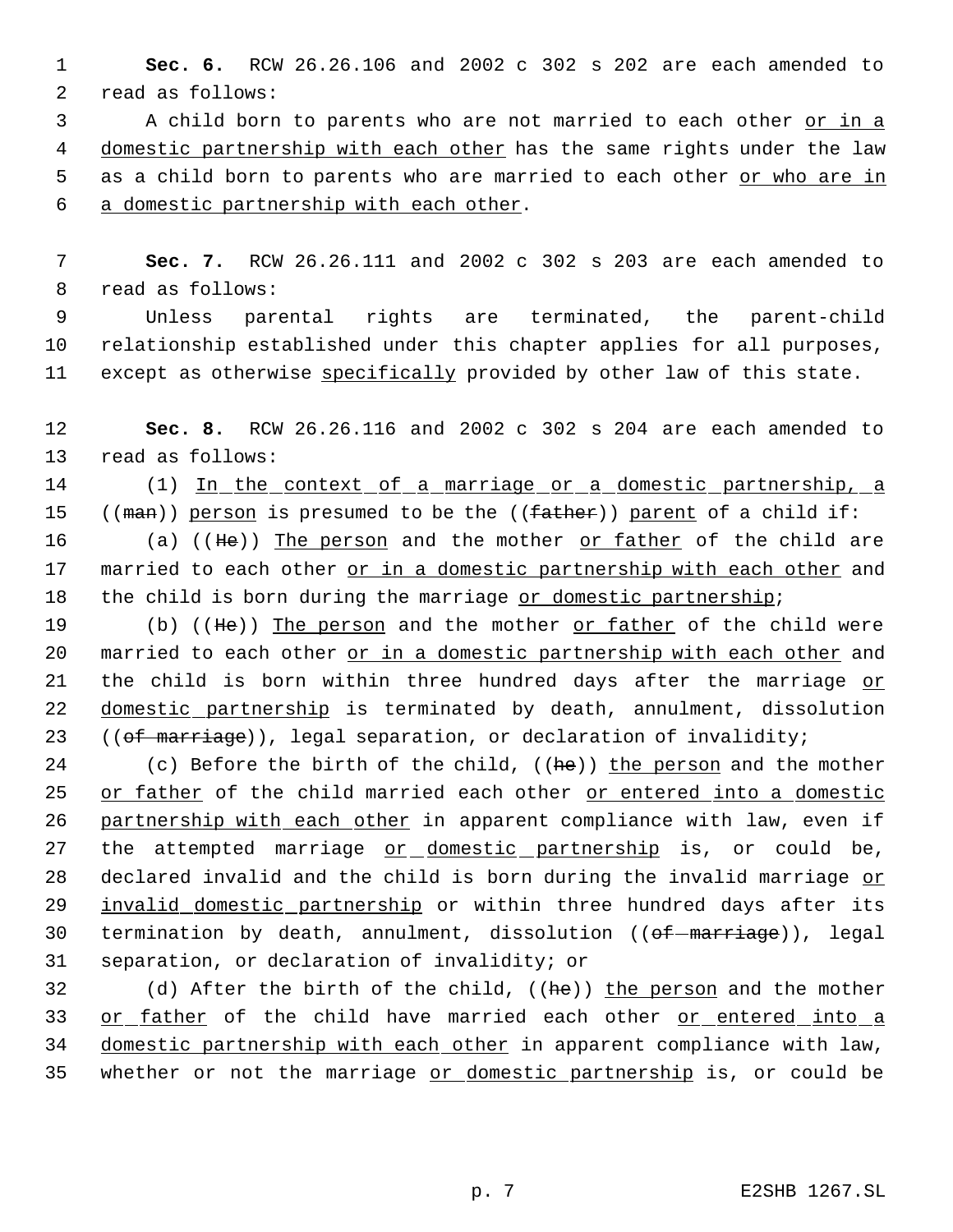1 declared invalid, and ((he)) the person voluntarily asserted ((his 2 paternity)) parentage of the child, and:

 (i) The assertion is in a record filed with the state registrar of vital statistics;

5 (ii) The person agreed to be and is named as the child's ((father)) parent on the child's birth certificate; or

 (iii) The person promised in a record to support the child as his 8 or her own.

 (2) A person is presumed to be the parent of a child if, for the 10 first two years of the child's life, the person resided in the same household with the child and openly held out the child as his or her own.

13 (3) A presumption of ((paternity)) parentage established under this section may be rebutted only by an adjudication under RCW 26.26.500 through 26.26.630.

 **Sec. 9.** RCW 26.26.130 and 2001 c 42 s 5 are each amended to read as follows:

 (1) The judgment and order of the court determining the existence or nonexistence of the parent and child relationship shall be determinative for all purposes.

 (2) If the judgment and order of the court is at variance with the child's birth certificate, the court shall order that an amended birth certificate be issued.

 (3) The judgment and order shall contain other appropriate provisions directed to the appropriate parties to the proceeding, concerning the duty of current and future support, the extent of any liability for past support furnished to the child if that issue is before the court, the furnishing of bond or other security for the payment of the judgment, or any other matter in the best interest of 30 the child. The judgment and order may direct ((the father)) one parent to pay the reasonable expenses of the mother's pregnancy and 32 ((confinement)) childbirth. The judgment and order may include a continuing restraining order or injunction. In issuing the order, the court shall consider the provisions of RCW 9.41.800.

 (4) The judgment and order shall contain a provision that each party must file with the court and the Washington state child support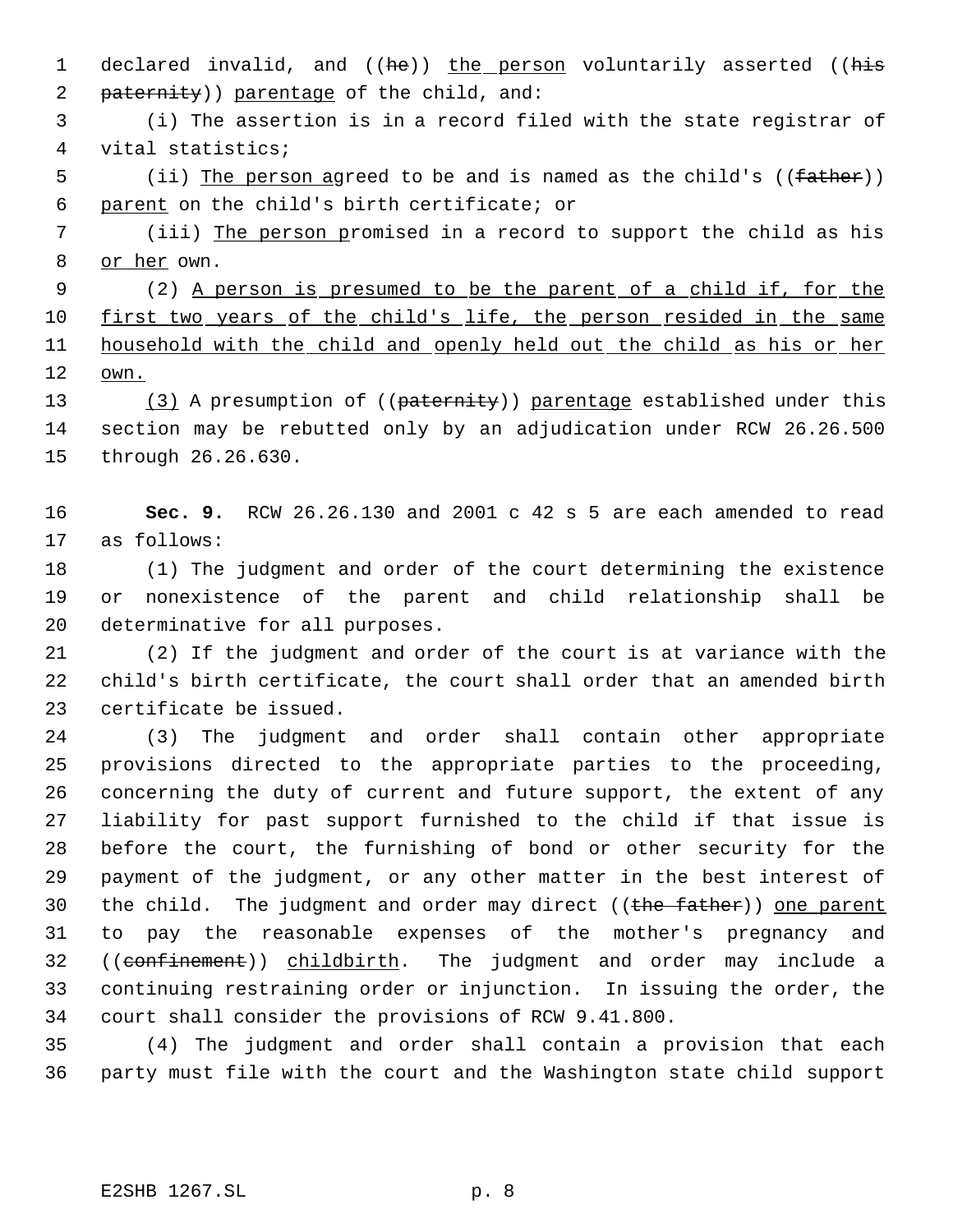registry and update as necessary the information required in the confidential information form required by RCW 26.23.050.

 (5) Support judgment and orders shall be for periodic payments 4 which may vary in amount. The court may limit the ((father's)) parent's liability for the past support to the child to the proportion of the expenses already incurred as the court deems just. The court shall not limit or affect in any manner the right of nonparties including the state of Washington to seek reimbursement for support and other services previously furnished to the child.

 (6) After considering all relevant factors, the court shall order either or both parents to pay an amount determined pursuant to the schedule and standards contained in chapter 26.19 RCW.

 (7) On the same basis as provided in chapter 26.09 RCW, the court shall make residential provisions with regard to minor children of the parties, except that a parenting plan shall not be required unless 16 requested by a party. If a parenting plan or residential schedule was 17 not entered at the time the order establishing parentage was entered, 18 a parent may move the court for entry of a parenting plan or residential schedule:

 (a) By filing a motion and proposed parenting plan or residential schedule and providing notice to the other parent and other persons who 22 have residential time with the child pursuant to a court order: 23 PROVIDED, That at the time of filing the motion less than twenty-four months have passed since entry of the order establishing parentage and 25 that the proposed parenting plan or residential schedule does not 26 change the designation of the parent with whom the child spends the 27 majority of time; or

 (b) By filing a petition for modification under RCW 26.09.260 or 29 petition to establish a parenting plan, residential schedule, or residential provisions.

31 (8) In any dispute between the ((natural parents)) persons claiming parentage of a child and a person or persons who have (a) commenced adoption proceedings or who have been granted an order of adoption, and (b) pursuant to a court order, or placement by the department of social and health services or by a licensed agency, have had actual custody of the child for a period of one year or more before court action is 37 commenced by the ((natural parent or parents)) persons claiming 38 parentage, the court shall consider the best welfare and interests of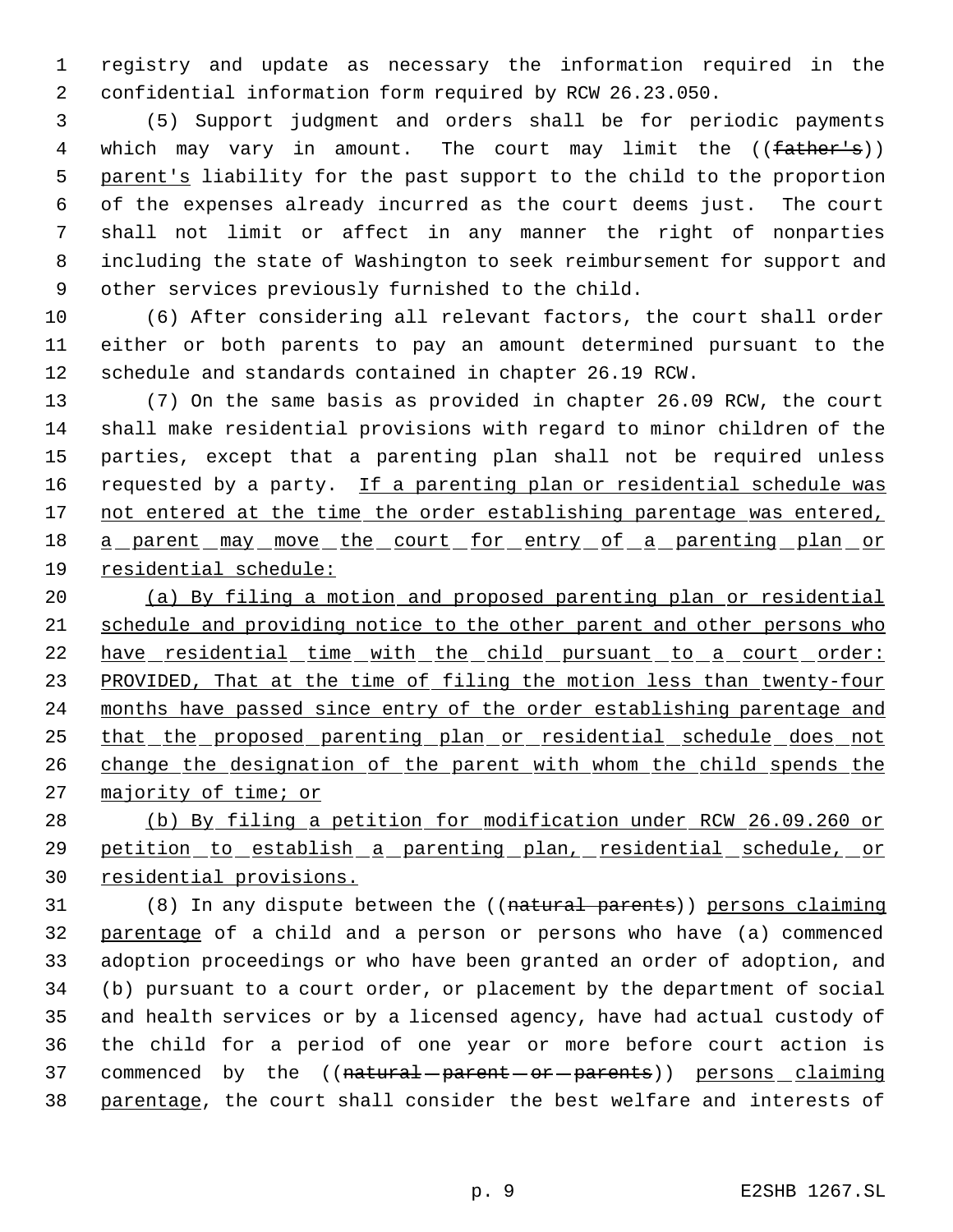the child, including the child's need for situation stability, in determining the matter of custody, and the parent or person who is more fit shall have the superior right to custody.

 (9) In entering an order under this chapter, the court may issue any necessary continuing restraining orders, including the restraint provisions of domestic violence protection orders under chapter 26.50 RCW or antiharassment protection orders under chapter 10.14 RCW.

 (10) Restraining orders issued under this section restraining or enjoining the person from molesting or disturbing another party, from going onto the grounds of or entering the home, workplace, or school of the other party or the day care or school of any child, or prohibiting the person from knowingly coming within, or knowingly remaining within, a specified distance of a location, shall prominently bear on the front page of the order the legend: VIOLATION OF THIS ORDER WITH ACTUAL NOTICE OF ITS TERMS IS A CRIMINAL OFFENSE UNDER CHAPTER 26.50 RCW AND WILL SUBJECT A VIOLATOR TO ARREST.

 (11) The court shall order that any restraining order bearing a criminal offense legend, any domestic violence protection order, or any antiharassment protection order granted under this section be forwarded by the clerk of the court on or before the next judicial day to the appropriate law enforcement agency specified in the order. Upon receipt of the order, the law enforcement agency shall forthwith enter the order into any computer-based criminal intelligence information system available in this state used by law enforcement agencies to list outstanding warrants. The order is fully enforceable in any county in the state.

 (12) If a restraining order issued pursuant to this section is modified or terminated, the clerk of the court shall notify the law enforcement agency specified in the order on or before the next judicial day. Upon receipt of notice that an order has been terminated, the law enforcement agency shall remove the order from any computer-based criminal intelligence system.

 **Sec. 10.** RCW 26.26.150 and 1994 c 230 s 16 are each amended to read as follows:

 (1) If existence of the ((father)) parent and child relationship is declared, or paternity or a duty of support has been acknowledged or adjudicated under this chapter or under prior law, the obligation of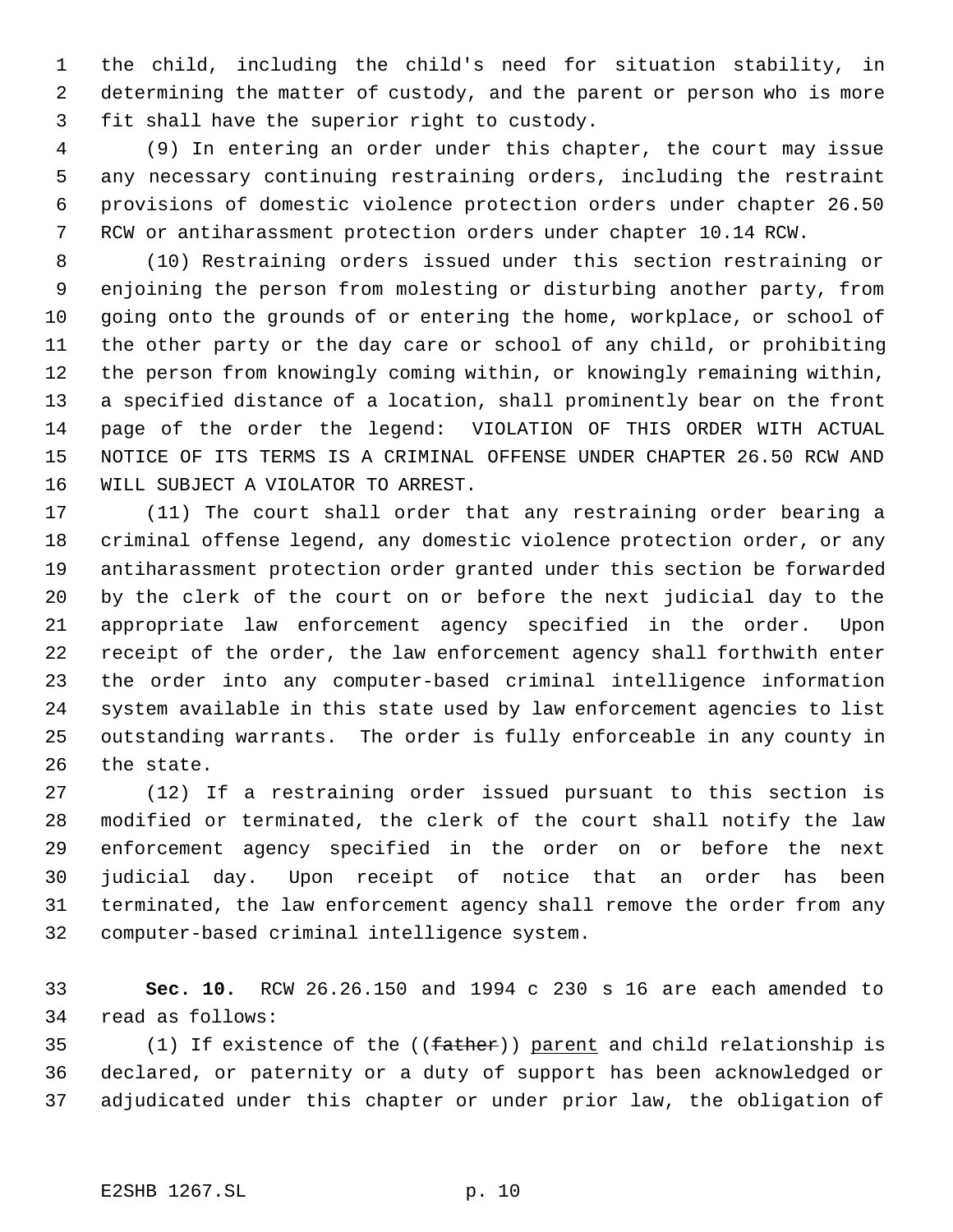1 the ((father)) parent may be enforced in the same or other proceedings 2 by the ((mother)) other parent, the child, the state of Washington, the public authority that has furnished or may furnish the reasonable 4 expenses of pregnancy, ((confinement)) childbirth, education, support, or funeral, or by any other person, including a private agency, to the 6 extent he or she has furnished or is furnishing these expenses.

 (2) The court shall order support payments to be made to the Washington state support registry, or the person entitled to receive the payments under an alternate arrangement approved by the court as provided in RCW 26.23.050(2).

(3) All remedies for the enforcement of judgments apply.

 **Sec. 11.** RCW 26.26.300 and 2002 c 302 s 301 are each amended to read as follows:

14 The mother of a child and a man claiming to be the genetic father 15 of the child ((conceived as the result of his sexual intercourse with 16 the mother)) may sign an acknowledgment of paternity with intent to establish the man's paternity.

 **Sec. 12.** RCW 26.26.305 and 2002 c 302 s 302 are each amended to read as follows:

(1) An acknowledgment of paternity must:

(a) Be in a record;

 (b) Be signed under penalty of perjury by the mother and by the man seeking to establish his paternity;

(c) State that the child whose paternity is being acknowledged:

 (i) Does not have a presumed father, or has a presumed father whose full name is stated; and

(ii) Does not have another acknowledged or adjudicated father;

 (d) State whether there has been genetic testing and, if so, that the acknowledging man's claim of paternity is consistent with the results of the genetic testing; and

 (e) State that the signatories understand that the acknowledgment is the equivalent of a judicial adjudication of paternity of the child and that a challenge to the acknowledgment is permitted only under 34 limited circumstances and is barred after two years, except as provided in RCW 26.26.330.

(2) An acknowledgment of paternity is void if it: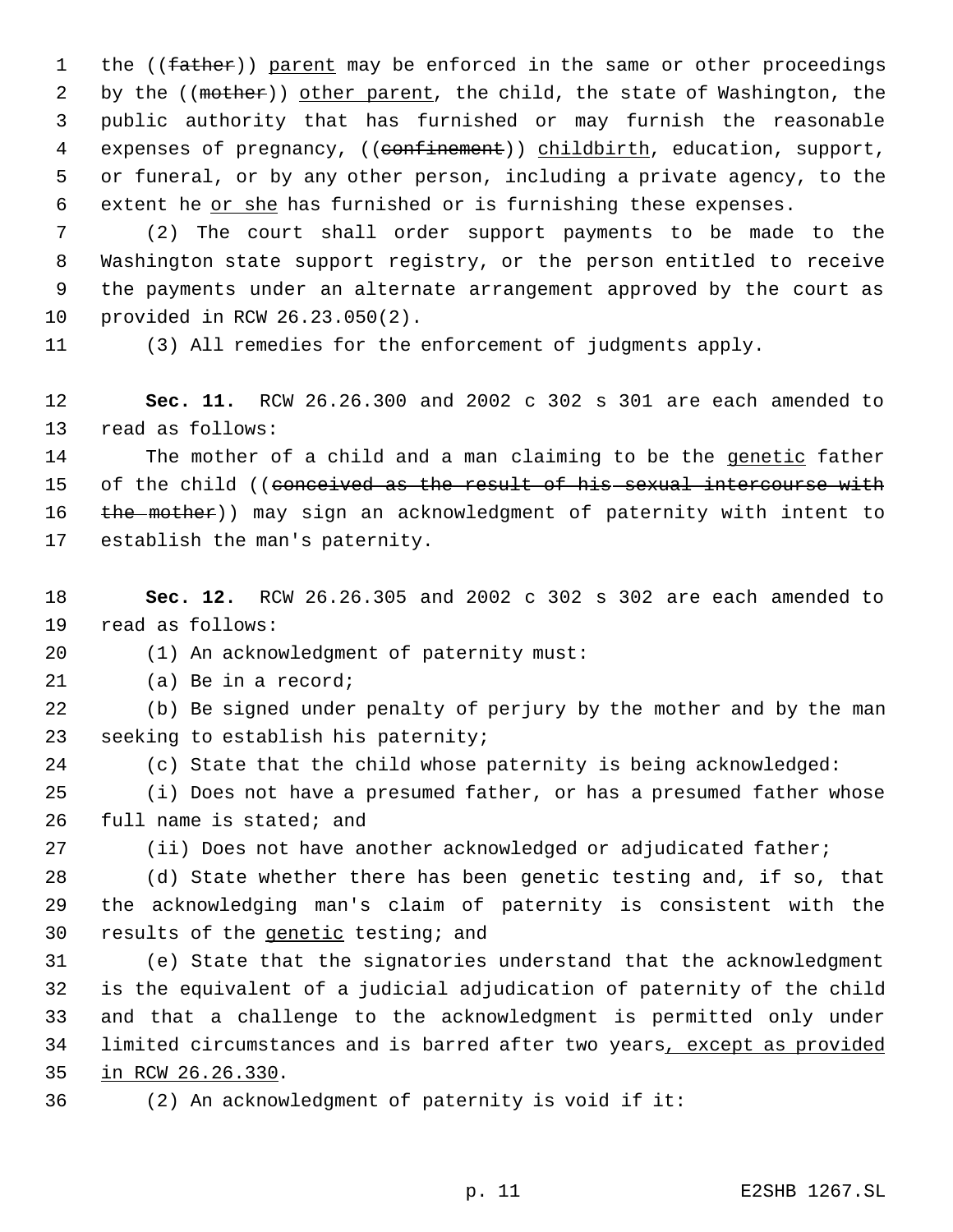(a) States that another man is a presumed father, unless a denial of paternity signed by the presumed father is filed with the state registrar of vital statistics;

 (b) States that another man is an acknowledged or adjudicated father; or

 (c) Falsely denies the existence of a presumed, acknowledged, or adjudicated father of the child.

(3) A presumed father may sign an acknowledgment of paternity.

 **Sec. 13.** RCW 26.26.310 and 2002 c 302 s 303 are each amended to read as follows:

 A presumed father of a child may sign a denial of his paternity. The denial is valid only if:

 (1) An acknowledgment of paternity signed by another man is filed under RCW 26.26.320;

15 (2) The denial is in a record, and is signed under penalty of perjury; and

(3) The presumed father has not previously:

 (a) Acknowledged his paternity, unless the previous acknowledgment has been rescinded under RCW 26.26.330 or successfully challenged under RCW 26.26.335; or

(b) Been adjudicated to be the father of the child.

 **Sec. 14.** RCW 26.26.315 and 2002 c 302 s 304 are each amended to read as follows:

 (1) An acknowledgment of paternity and a denial of paternity may be contained in a single document or may be signed in counterparts, and 26 may be filed separately or simultaneously. If the acknowledgment and denial are both necessary, neither is valid until both are filed.

 (2) An acknowledgment of paternity or a denial of paternity may be signed before the birth of the child.

 (3) Subject to subsection (1) of this section, an acknowledgment and denial of paternity, if any, take effect on the birth of the child or the filing of the document with the state registrar of vital statistics, whichever occurs later.

 (4) An acknowledgment or denial of paternity signed by a minor is 35 valid if it is otherwise in compliance with this chapter. An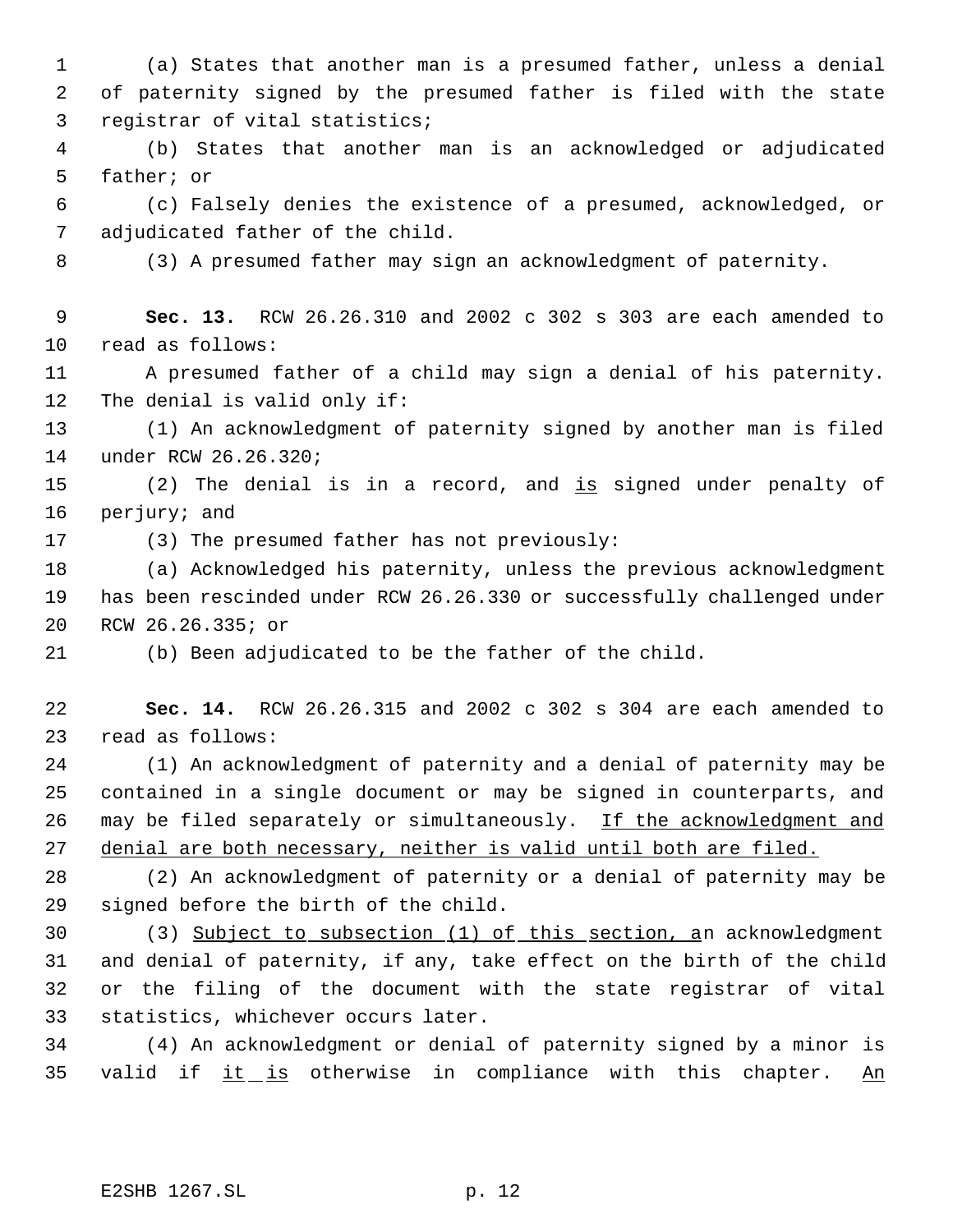1 acknowledgment or denial of paternity signed by a minor may be

rescinded under RCW 26.26.330.

 **Sec. 15.** RCW 26.26.320 and 2002 c 302 s 305 are each amended to read as follows:

 (1) Except as otherwise provided in RCW 26.26.330 and 26.26.335, a valid acknowledgment of paternity filed with the state registrar of 7 vital statistics is equivalent to an adjudication of ((paternity)) 8 parentage of a child and confers upon the acknowledged father all of the rights and duties of a parent.

 (2) Except as otherwise provided in RCW 26.26.330 and 26.26.335, a valid denial of paternity filed with the state registrar of vital statistics in conjunction with a valid acknowledgment of paternity is equivalent to an adjudication of the nonpaternity of the presumed father and discharges the presumed father from all of the rights and duties of a parent.

 **Sec. 16.** RCW 26.26.330 and 2004 c 111 s 1 are each amended to read as follows:

18 (1) Except as provided in subsection (2) of this section, a signatory may rescind an acknowledgment or denial of paternity by commencing a court proceeding to rescind before the earlier of:

 $((\{1\})$   $(a)$  Sixty days after the effective date of the acknowledgment or denial, as provided in RCW 26.26.315; or

23 ( $(\frac{2}{2})$ ) (b) The date of the first hearing in a proceeding to which the signatory is a party before a court to adjudicate an issue relating to the child, including a proceeding that establishes support.

26 (2) If the signatory to an acknowledgment or denial of paternity was a minor when he signed the acknowledgment or denial, the signatory may rescind the acknowledgment or denial of paternity by commencing a 29 court proceeding to rescind on or before the signatory's nineteenth birthday.

 **Sec. 17.** RCW 26.26.335 and 2002 c 302 s 308 are each amended to read as follows:

 (1) After the period for rescission under RCW 26.26.330 has 34 ((elapsed)) expired, a signatory of an acknowledgment or denial of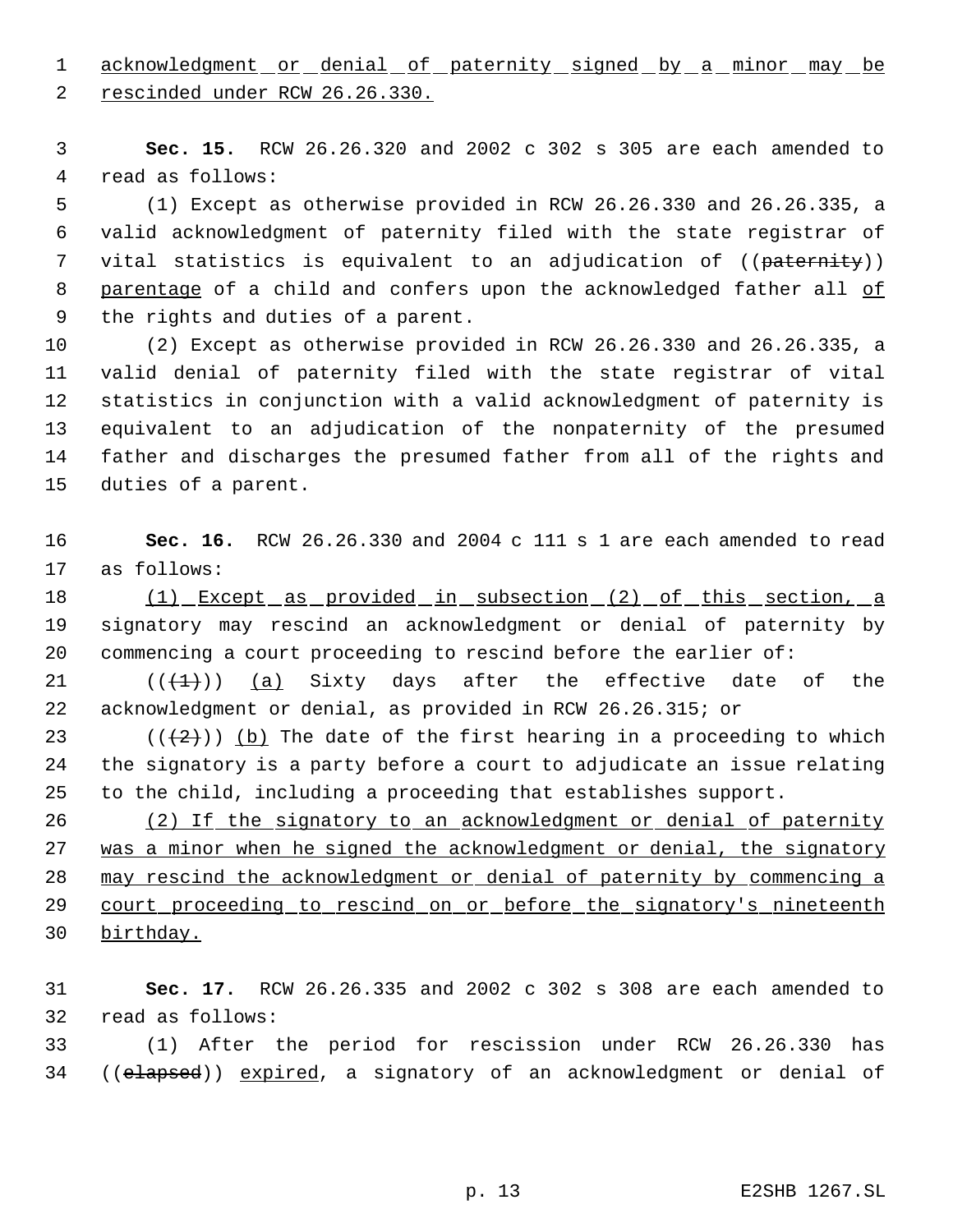paternity may commence a proceeding to challenge the acknowledgment or denial only:

 (a) On the basis of fraud, duress, or material mistake of fact; and 4 (b) Within (( $t$ wo)) <u>four</u> years after the acknowledgment or denial is 5 filed with the state registrar of vital statistics. In actions commenced more than two years after the birth of the child, the child must be made a party to the action.

 (2) A party challenging an acknowledgment or denial of paternity has the burden of proof.

 **Sec. 18.** RCW 26.26.340 and 2002 c 302 s 309 are each amended to read as follows:

12 (1) Every signatory to an acknowledgment ((or)) of paternity and 13 any related denial of paternity must be made a party to a proceeding to rescind or challenge the acknowledgment or denial.

 (2) For the purpose of rescission of, or challenge to, an acknowledgment or denial of paternity, a signatory submits to personal jurisdiction of this state by signing the acknowledgment or denial, effective upon the filing of the document with the state registrar of vital statistics.

 (3) Except for good cause shown, during the pendency of a proceeding to rescind or challenge an acknowledgment or denial of paternity, the court may not suspend the legal responsibilities of a 23 signatory arising from  $((an))$  the acknowledgment, including the duty to pay child support.

 (4) A proceeding to rescind or to challenge an acknowledgment or denial of paternity must be conducted in the same manner as a proceeding to adjudicate parentage under RCW 26.26.500 through 26.26.630.

 (5) At the conclusion of a proceeding to rescind or challenge an acknowledgment or denial of paternity, the court shall order the state registrar of vital statistics to amend the birth record of the child, if appropriate.

 **Sec. 19.** RCW 26.26.360 and 2002 c 302 s 313 are each amended to read as follows:

 The state registrar of vital statistics may release information 36 relating to the acknowledgment or denial of paternity( $\frac{1}{10}$  not expressly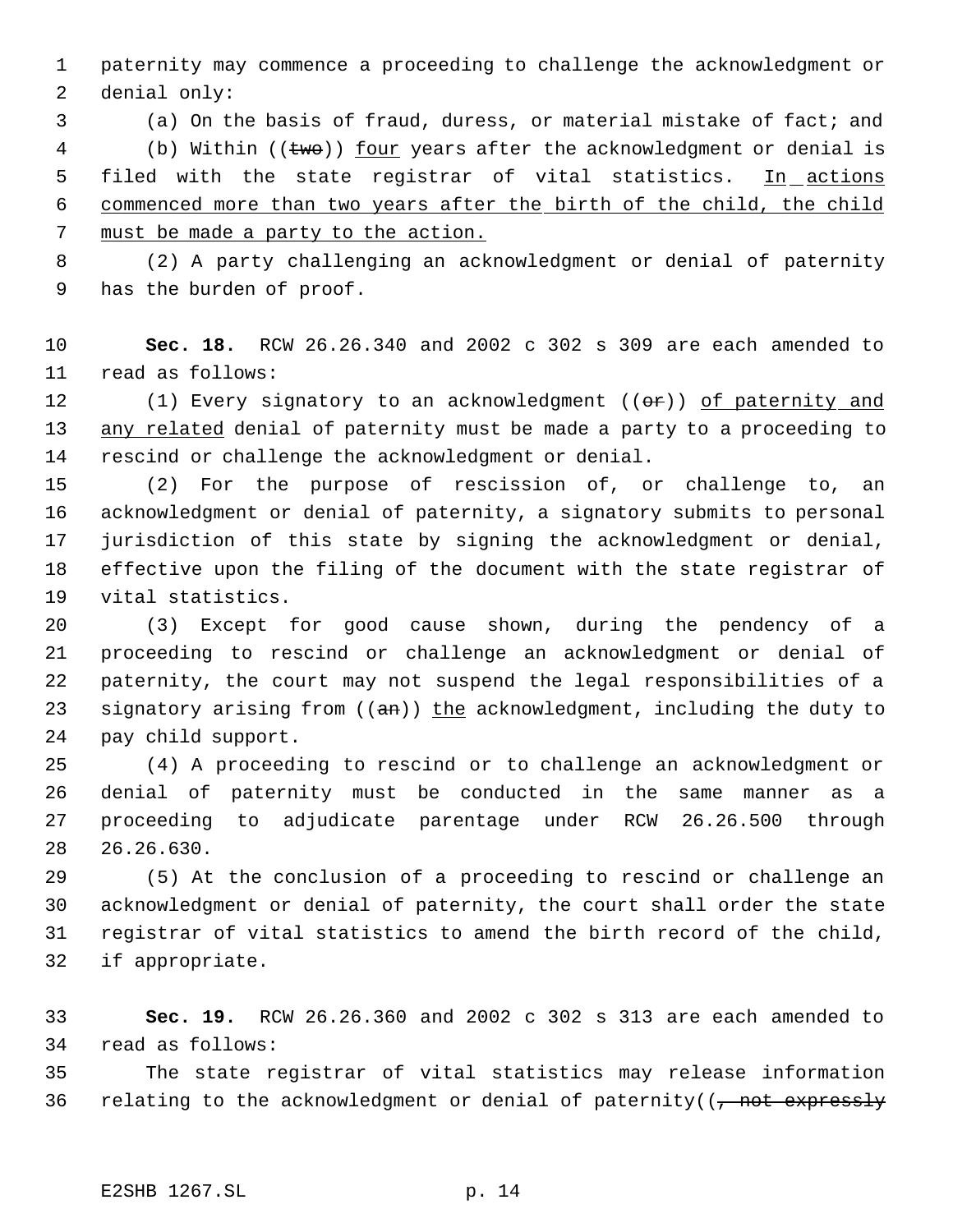1 sealed  $-\text{under }-\text{a}-\text{court}-\text{order}_\tau$ ) to: (1) A signatory of the 2 acknowledgment or denial ((or-their-attorneys-of-record)); (2) the courts of this or any other state; (3) the agencies of this or any other state operating a child support program under Title IV-D of the 5 social security act;  $((\theta \cdot \hat{r}))$  and  $(4)$  the agencies of this or any other state involved in a dependency determination for a child named in the acknowledgment or denial of paternity.

 **Sec. 20.** RCW 26.26.375 and 2002 c 302 s 316 are each amended to read as follows:

 (1) After the period for rescission of an acknowledgment of paternity provided in RCW 26.26.330 has passed, a parent executing an acknowledgment of paternity of the child named therein may commence a judicial proceeding for:

 (a) Making residential provisions or a parenting plan with regard to the minor child on the same basis as provided in chapter 26.09 RCW; or

 (b) Establishing a child support obligation under chapter 26.19 RCW and maintaining health insurance coverage under RCW 26.09.105.

 (2) Pursuant to RCW 26.09.010(3), a proceeding authorized by this 20 section shall be ((entitled)) titled "In re the parenting and support of...."

 (3) Before the period for a challenge to the acknowledgment or denial of paternity has elapsed under RCW 26.26.335, the petitioner must specifically allege under penalty of perjury, to the best of the petitioner's knowledge, that: (a) No man other than the man who executed the acknowledgment of paternity is the father of the child; (b) there is not currently pending a proceeding to adjudicate the parentage of the child or that another man is adjudicated the child's father; and (c) the petitioner has provided notice of the proceeding to any other men who have claimed parentage of the child. Should the respondent or any other person appearing in the action deny the allegations, a permanent parenting plan or residential schedule may not be entered for the child without the matter being converted to a proceeding to challenge the acknowledgment of paternity under RCW 35 26.26.335 and 26.26.340. A copy of the acknowledgment of paternity or 36 the birth certificate issued by the state in which the child was born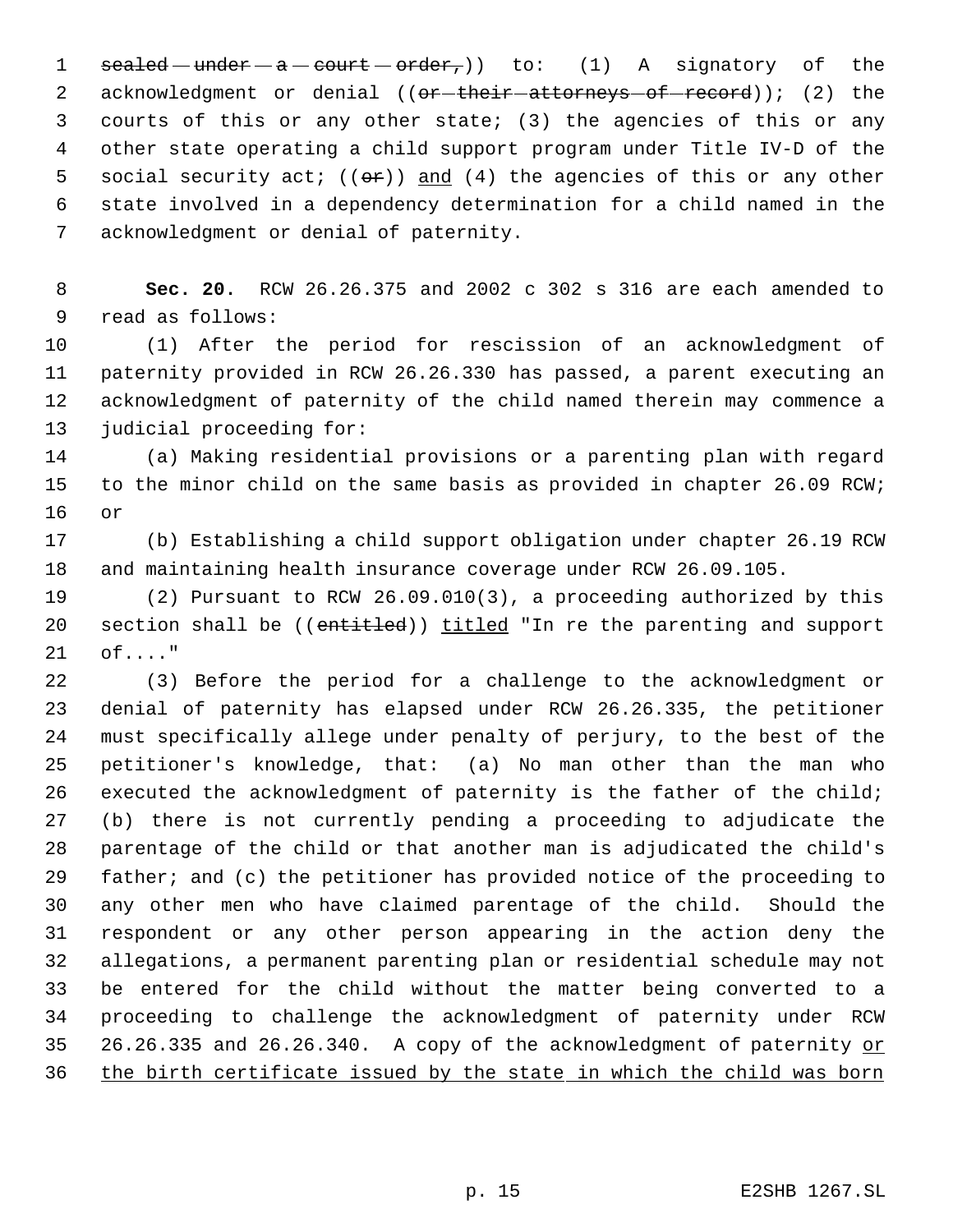must be filed with the petition or response. The court may convert the matter to a proceeding to challenge the acknowledgment on its own motion.

 **Sec. 21.** RCW 26.26.400 and 2002 c 302 s 401 are each amended to read as follows:

 RCW 26.26.405 through 26.26.450 govern genetic testing of an 7 individual (( $\theta$ nly)) to determine parentage, whether the individual:

(1) Voluntarily submits to testing; or

 (2) Is tested pursuant to an order of the court or a support enforcement agency.

 **Sec. 22.** RCW 26.26.405 and 2002 c 302 s 402 are each amended to read as follows:

 (1) Except as otherwise provided in this section and RCW 26.26.410 through 26.26.630, the court shall order the child and other designated individuals to submit to genetic testing if the request for testing is supported by the sworn statement of a party to the proceeding:

 (a) Alleging paternity and stating facts establishing a reasonable probability of the requisite sexual contact between the individuals; or

 (b) Denying paternity and stating facts establishing a possibility that sexual contact between the individuals, if any, did not result in the conception of the child.

 (2) A support enforcement agency may order genetic testing only if 23 there is no presumed( $(- - \text{acknowledged},)$ ) or adjudicated ((father)) parent and no acknowledged father.

 (3) If a request for genetic testing of a child is made before birth, the court or support enforcement agency may not order in utero testing.

28 (4) If two or more ((men)) persons are subject to court-ordered genetic testing, the testing may be ordered concurrently or sequentially.

 (5) This section does not apply when the child was conceived through assisted reproduction.

 **Sec. 23.** RCW 26.26.410 and 2002 c 302 s 403 are each amended to read as follows:

E2SHB 1267.SL p. 16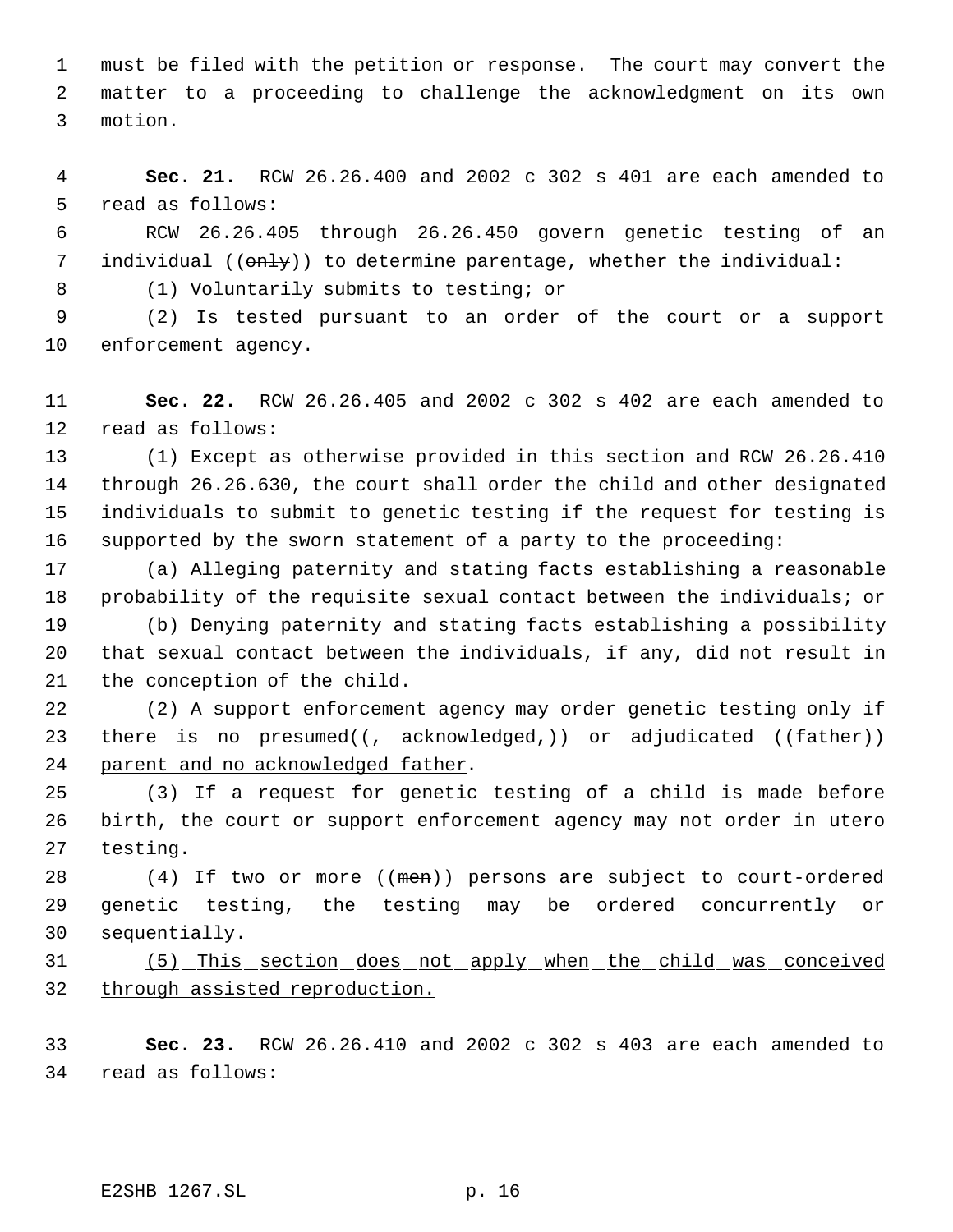(1) Genetic testing must be of a type reasonably relied upon by experts in the field of genetic testing and performed in a testing laboratory accredited by:

 (a) The American association of blood banks, or a successor to its functions;

 (b) The American society for histocompatibility and immunogenetics, or a successor to its functions; or

 (c) An accrediting body designated by the United States secretary of health and human services.

 (2) A specimen used in genetic testing may consist of one or more samples or a combination of samples of blood, buccal cells, bone, hair, or other body tissue or fluid. The specimen used in the testing need not be of the same kind for each individual undergoing genetic testing.

 (3) Based on the ethnic or racial group of an individual, the testing laboratory shall determine the databases from which to select 16 frequencies for use in  $((the))$  calculation $((s))$  of the probability of 17 parentage. If there is disagreement as to the testing laboratory's choice, the following rules apply:

 (a) The individual objecting may require the testing laboratory, within thirty days after receipt of the report of the test, to 21 recalculate the probability of ((paternity)) parentage using an ethnic or racial group different from that used by the laboratory.

 (b) The individual objecting to the testing laboratory's initial choice shall:

 (i) If the frequencies are not available to the testing laboratory for the ethnic or racial group requested, provide the requested frequencies compiled in a manner recognized by accrediting bodies; or

(ii) Engage another testing laboratory to perform the calculations.

 (c) The testing laboratory may use its own statistical estimate if there is a question regarding which ethnic or racial group is appropriate. If available, the testing laboratory shall calculate the frequencies using statistics for any other ethnic or racial group requested.

 (4) If, after recalculation using a different ethnic or racial 35 group, genetic testing does not rebuttably identify a ((man)) person as 36 the ( $(\text{father})$ ) parent of a child under RCW 26.26.420, an individual who has been tested may be required to submit to additional genetic testing.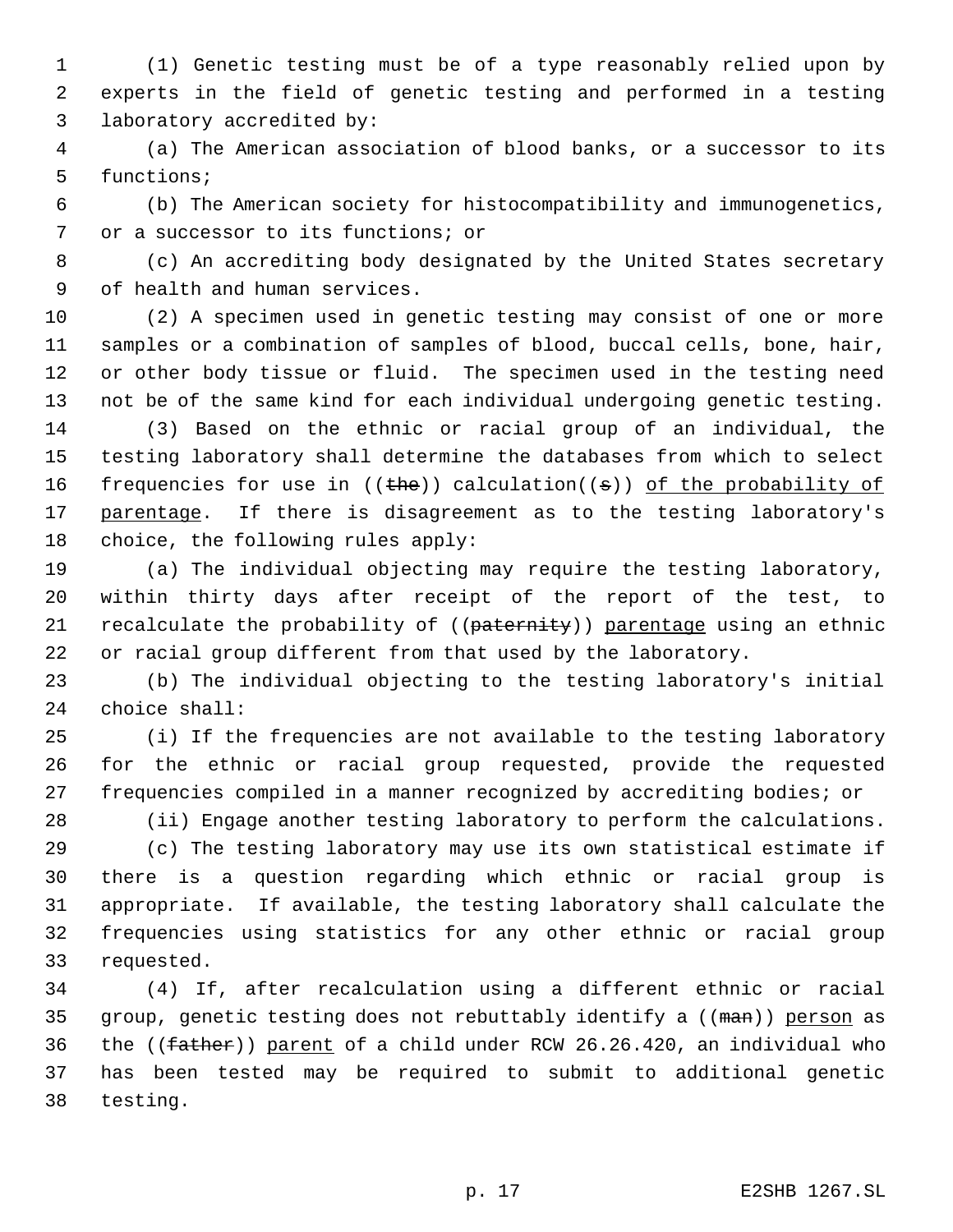**Sec. 24.** RCW 26.26.420 and 2002 c 302 s 405 are each amended to read as follows:

 (1) Under this chapter, a ((man)) person is rebuttably identified 4 as the ((father)) parent of a child if the genetic testing complies with this section and RCW 26.26.400 through 26.26.415 and 26.26.425 through 26.26.450 and the results disclose that:

 (a) The ((man)) person has at least a ninety-nine percent 8 probability of ((paternity)) parentage, using a prior probability of 9 0.50, as calculated by using the combined ((paternity)) parentage index 10 obtained in the testing; and

11 (b) A combined ((paternity)) parentage index of at least one hundred to one.

13 (2) A ((man)) person identified under subsection (1) of this 14 section as the ((father)) parent of the child may rebut the genetic testing results only by other genetic testing satisfying the requirements of this section and RCW 26.26.400 through 26.26.415 and 26.26.425 through 26.26.450 which:

18 (a) Excludes the ((man)) person as a genetic ((father)) parent of the child; or

20 (b) Identifies another ((man)) person as the ((father)) parent of the child.

 (3) Except as otherwise provided in RCW 26.26.445, if more than one man is identified by genetic testing as the possible father of the child, the court shall order them to submit to further genetic testing 25 to identify the genetic ((father)) parent.

 (4) This section does not apply when the child was conceived through assisted reproduction.

 **Sec. 25.** RCW 26.26.425 and 2002 c 302 s 406 are each amended to read as follows:

 (1) Subject to assessment of costs under RCW 26.26.500 through 26.26.630, the cost of initial genetic testing must be advanced:

 (a) By a support enforcement agency in a proceeding in which the support enforcement agency is providing services;

- (b) By the individual who made the request;
- (c) As agreed by the parties; or
- (d) As ordered by the court.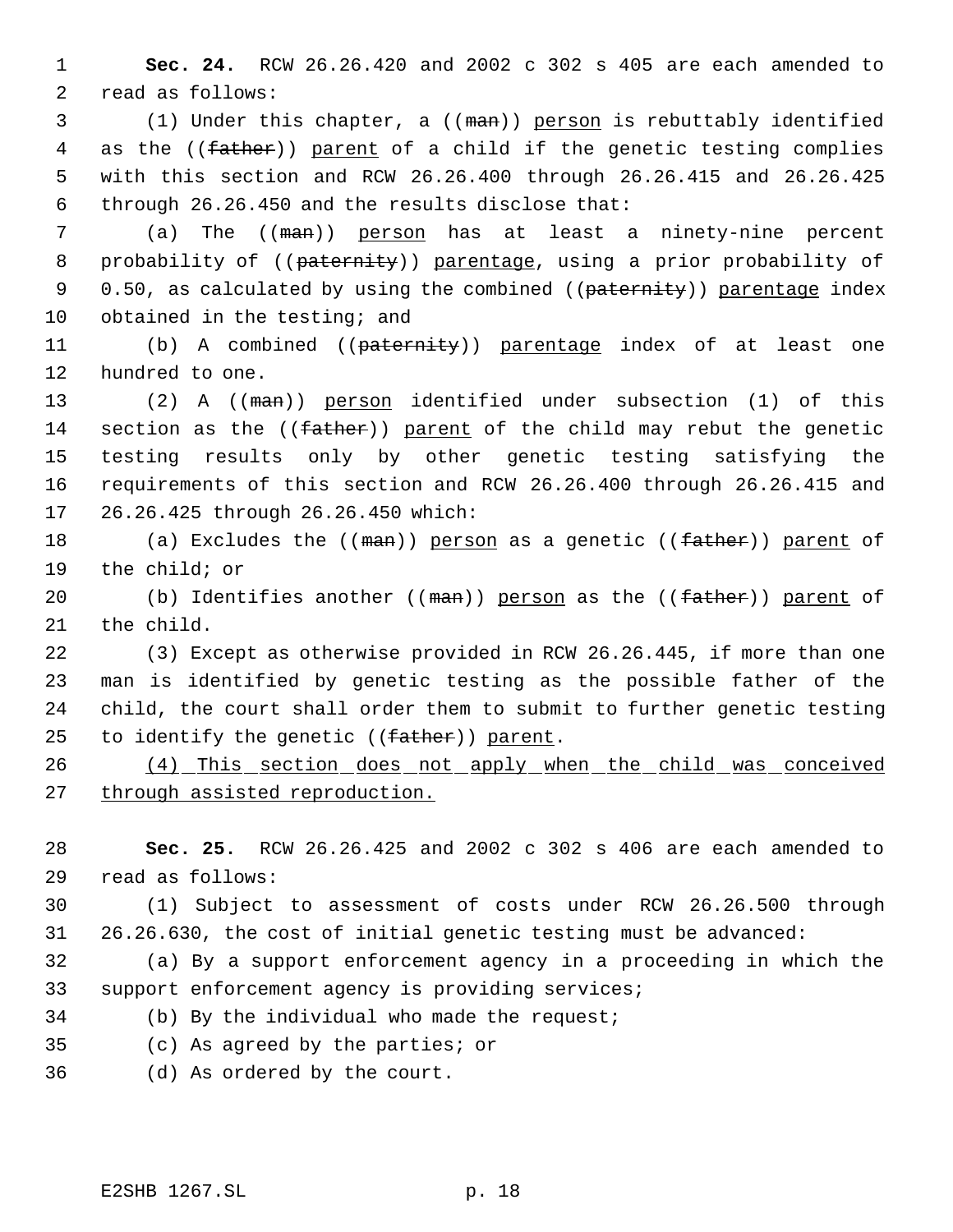(2) In cases in which the cost is advanced by the support 2 enforcement agency, the agency may seek reimbursement from a ((man)) 3 person who is rebuttably identified as the ((father)) parent.

 **Sec. 26.** RCW 26.26.430 and 2002 c 302 s 407 are each amended to read as follows:

 (1) The court or the support enforcement agency shall order additional genetic testing upon the request of a party who contests the result of the original testing. If the previous genetic testing 9 identified a ((man)) person as the ((father)) parent of the child under RCW 26.26.420, the court or agency may not order additional testing unless the party provides advance payment for the testing.

12 (2) This section does not apply when the child was conceived through assisted reproduction.

 **Sec. 27.** RCW 26.26.435 and 2002 c 302 s 408 are each amended to read as follows:

 (1) If a genetic testing specimen is not available from a man who may be the father of a child, for good cause and under circumstances the court considers to be just, a court may order the following individuals to submit specimens for genetic testing:

20 (a) The parents of the man;

(b) Brothers and sisters of the man;

(c) Other children of the man and their mothers; and

 (d) Other relatives of the man necessary to complete genetic testing.

 (2) If a specimen from the mother of a child is not available for genetic testing, the court may order genetic testing to proceed without a specimen from the mother.

 (3) Issuance of an order under this section requires a finding that a need for genetic testing outweighs the legitimate interests of the individual sought to be tested.

 (4) This section does not apply when the child was conceived through assisted reproduction.

 **Sec. 28.** RCW 26.26.445 and 2002 c 302 s 410 are each amended to read as follows:

(1) The court may order genetic testing of a brother of a man

p. 19 E2SHB 1267.SL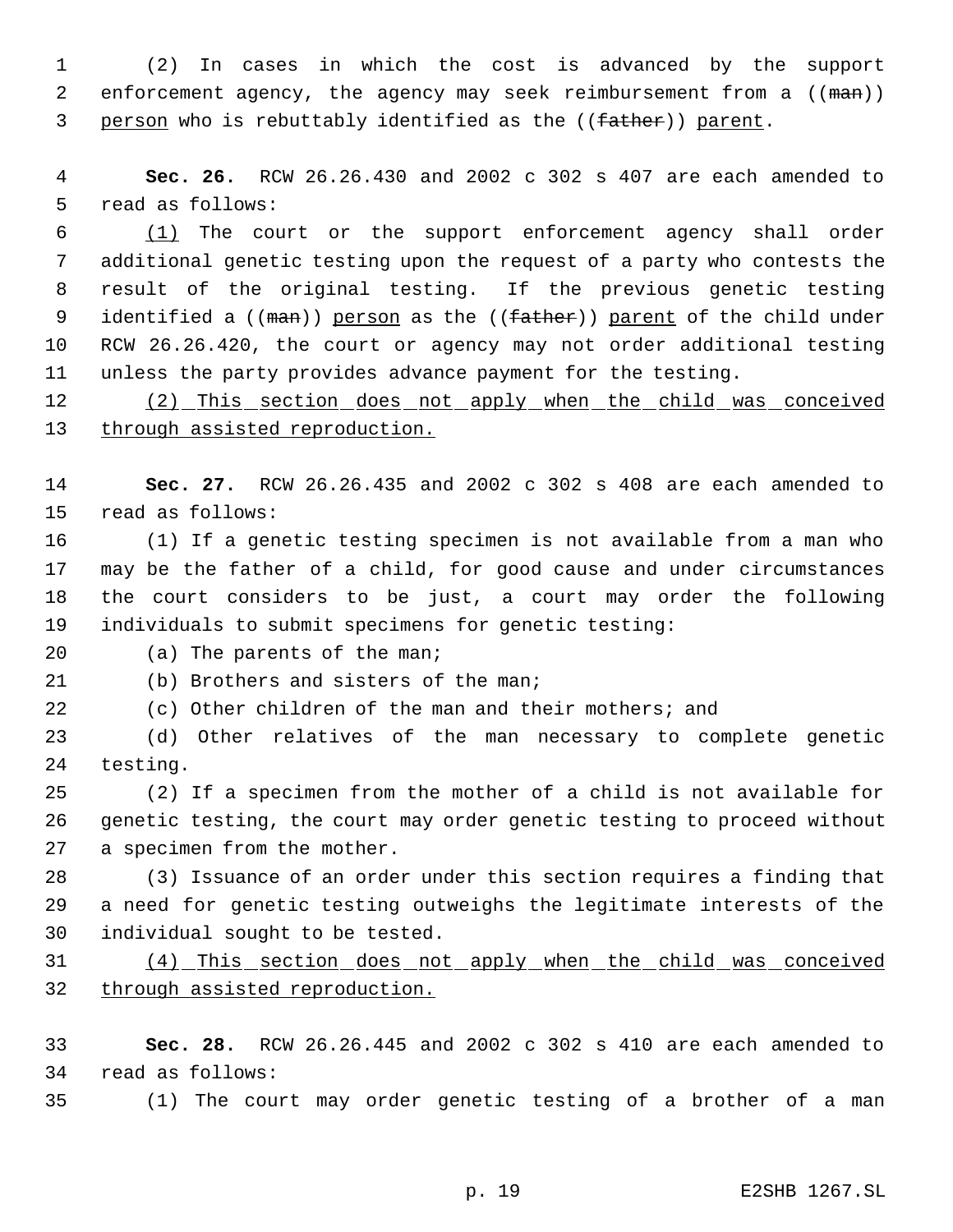identified as the father of a child if the man is commonly believed to have an identical brother and evidence suggests that the brother may be the genetic father of the child.

4 (2) If ((genetic-testing-excludes-none-of-the-brothers-as-the 5 genetic father, and)) each brother satisfies the requirements as the identified father of the child under RCW 26.26.420 without consideration of another identical brother being identified as the father of the child, the court may rely on nongenetic evidence to adjudicate which brother is the father of the child.

 **Sec. 29.** RCW 26.26.505 and 2002 c 302 s 502 are each amended to read as follows:

 Subject to RCW 26.26.300 through 26.26.375, 26.26.530, and 26.26.540, a proceeding to adjudicate parentage may be maintained by:

(1) The child;

15 (2) The ((mother-of)) person who has established a parent-child 16 relationship with the child;

17 (3) A ((man)) person whose ((paternity)) parentage of the child is 18 to be adjudicated;

(4) The division of child support;

(5) An authorized adoption agency or licensed child-placing agency;

 (6) A representative authorized by law to act for an individual who would otherwise be entitled to maintain a proceeding but who is deceased, incapacitated, or a minor; or

 (7) An intended parent under a surrogate parentage contract, as provided in RCW 26.26.210 through 26.26.260.

 **Sec. 30.** RCW 26.26.510 and 2002 c 302 s 503 are each amended to read as follows:

 The following individuals must be joined as parties in a proceeding to adjudicate parentage:

30 (1) The ((mother)) parent of the child who has established a parent-child relationship with the child;

32 (2) A ((man)) person whose ((paternity)) parentage of the child is 33 to be adjudicated;  $((and))$ 

 (3) An intended parent under a surrogate parentage contract, as 35 provided in RCW 26.26.210 through 26.26.260; and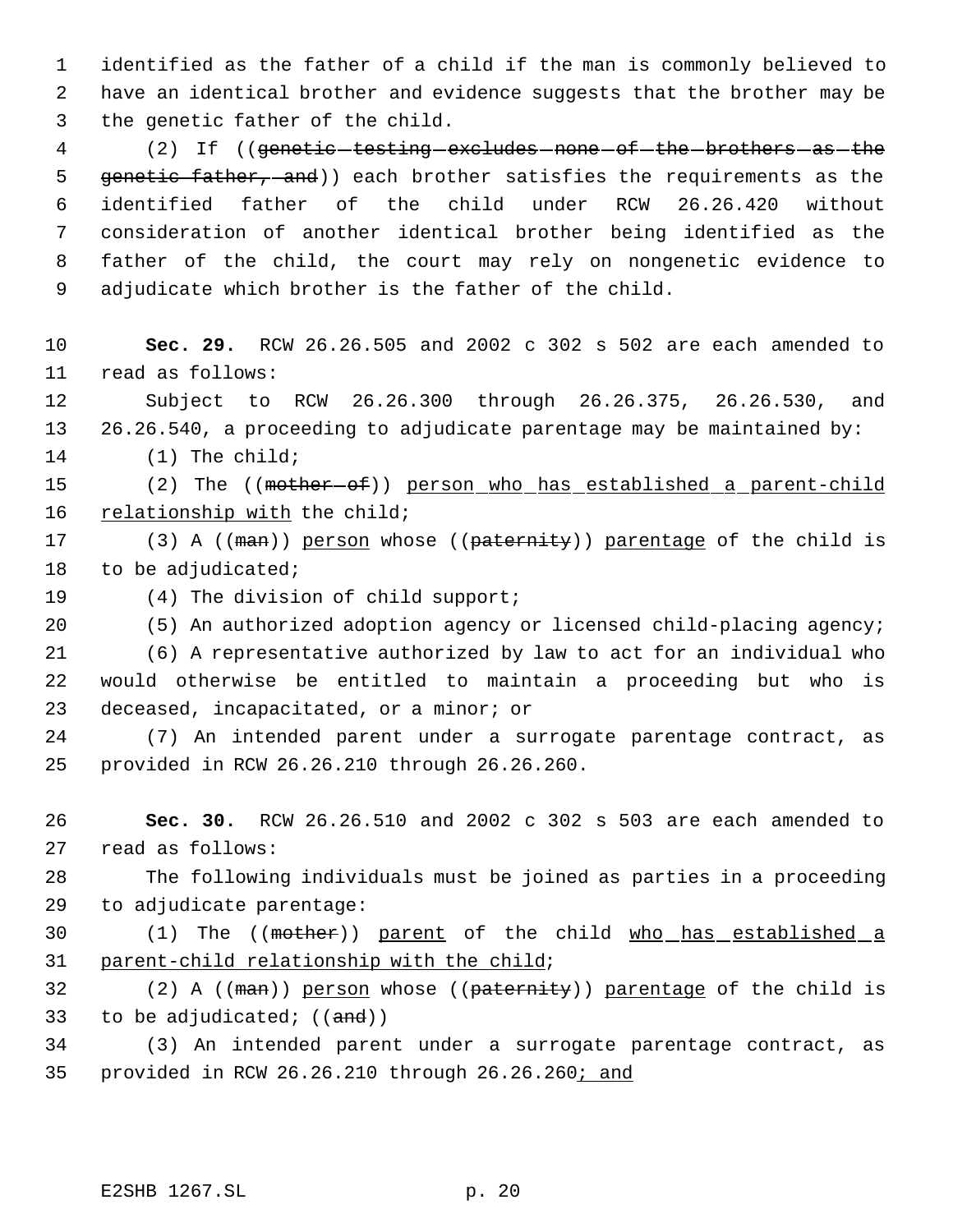1 (4) The child if required under RCW 26.26.530, 26.26.540, or 2 26.26.720.

 3 **Sec. 31.** RCW 26.26.525 and 2002 c 302 s 506 are each amended to 4 read as follows:

 5 A proceeding to adjudicate the parentage of a child having no 6 presumed( $\left(\frac{1}{f} \text{acknowledged}_f\right)$  or adjudicated ((father)) second parent and 7 no acknowledged father may be commenced at any time during the life of 8 the child, even after:

9 (1) The child becomes an adult; or

10 (2) An earlier proceeding to adjudicate ((paternity)) parentage has 11 been dismissed based on the application of a statute of limitation then 12 in effect.

13 **Sec. 32.** RCW 26.26.530 and 2002 c 302 s 507 are each amended to 14 read as follows:

15 (1) Except as otherwise provided in subsection (2) of this section, 16 a proceeding brought by a presumed ((father)) parent, the ((mother)) 17 person with a parent-child relationship with the child, or another 18 individual to adjudicate the parentage of a child having a presumed 19 (( $father$ ) parent must be commenced not later than (( $twe$ )) four years 20 after the birth of the child. If an action is commenced more than two 21 years after the birth of the child, the child must be made a party to 22 the action.

23 (2) A proceeding seeking to disprove the ((father-child)) parent-24 child relationship between a child and the child's presumed ((father)) 25 parent may be maintained at any time if the court determines that  $($ :

 $(a)$ )) the presumed ((father)) parent and the ((mother of)) person who has a parent-child relationship with the child neither cohabited nor engaged in sexual intercourse with each other during the probable 29 time of conception( $\mathfrak{f}$  and

30  $(b)$  The presumed father never openly treated the child as his own))

31 and the presumed parent never held out the child as his or her own.

32 **Sec. 33.** RCW 26.26.535 and 2002 c 302 s 508 are each amended to 33 read as follows:

34 (1) In a proceeding to adjudicate parentage under circumstances 35 described in RCW 26.26.530 or in RCW 26.26.540, a court may deny a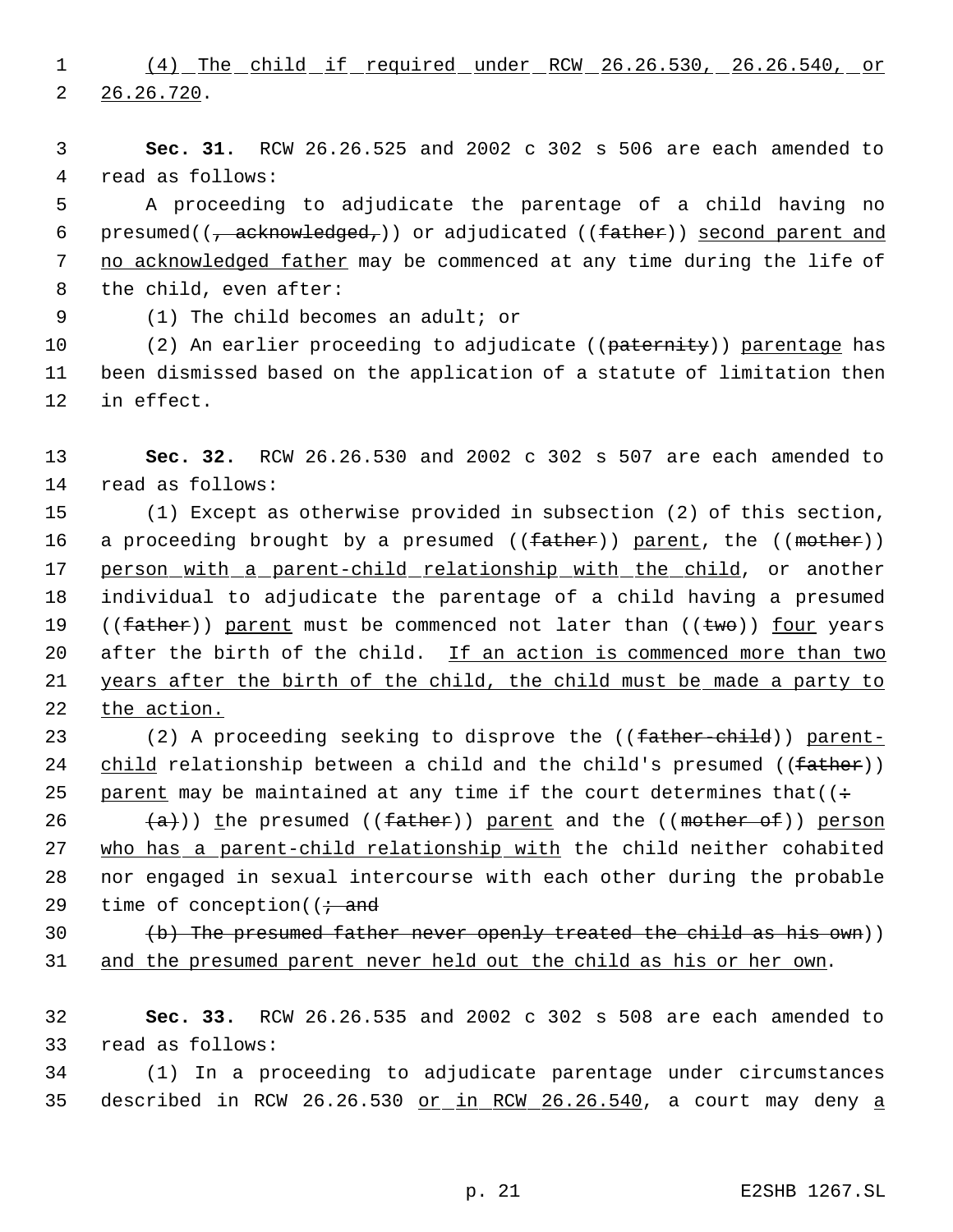1 motion seeking an order for genetic testing of the mother or father, 2 the child, and the presumed or acknowledged father if the court 3 determines that:

 $4$  (a) $(i)$  The conduct of the mother <u>or father</u> or the presumed 5 ((father)) or acknowledged parent estops that party from denying 6 parentage; and

7 (((b))) (ii) It would be inequitable to disprove the ((father-8 child)) parent-child relationship between the child and the presumed 9 ((father)) or acknowledged parent; or

10 (b) The child was conceived through assisted reproduction.

11 (2) In determining whether to deny a motion to seek an order for 12 genetic testing under  $subsection_ (1) (a) of this section, the court$ 13 shall consider the best interest of the child, including the following 14 factors:

15 (a) The length of time between the proceeding to adjudicate 16 parentage and the time that the presumed ((father)) or acknowledged 17 parent was placed on notice that he or she might not be the genetic 18 ((father)) parent;

19 (b) The length of time during which the presumed ((father)) or 20 acknowledged parent has assumed the role of ((father)) parent of the 21 child;

22 (c) The facts surrounding the presumed ((father's)) or acknowledged 23 parent's discovery of his or her possible ((nonpaternity)) 24 nonparentage;

25 (d) The nature of the ((<del>father-child</del>)) relationship between the 26 child and the presumed or acknowledged parent;

27 (e) The age of the child;

28 (f) The harm ((to the child which)) that may result to the child if 29 ((presumed paternity)) parentage is successfully disproved;

30 (g) The nature of the relationship  $((\theta \oplus f))$  between the child  $((\theta \oplus f))$ 31 and any alleged ((father)) parent;

32 (h) The extent to which the passage of time reduces the chances of 33 establishing the ((paternity)) parentage of another ((man)) person and 34 a child support obligation in favor of the child; and

35 (i) Other factors that may affect the equities arising from the 36 disruption of the ((father-child)) parent-child relationship between 37 the child and the presumed ((father)) or acknowledged parent or the 38 chance of other harm to the child.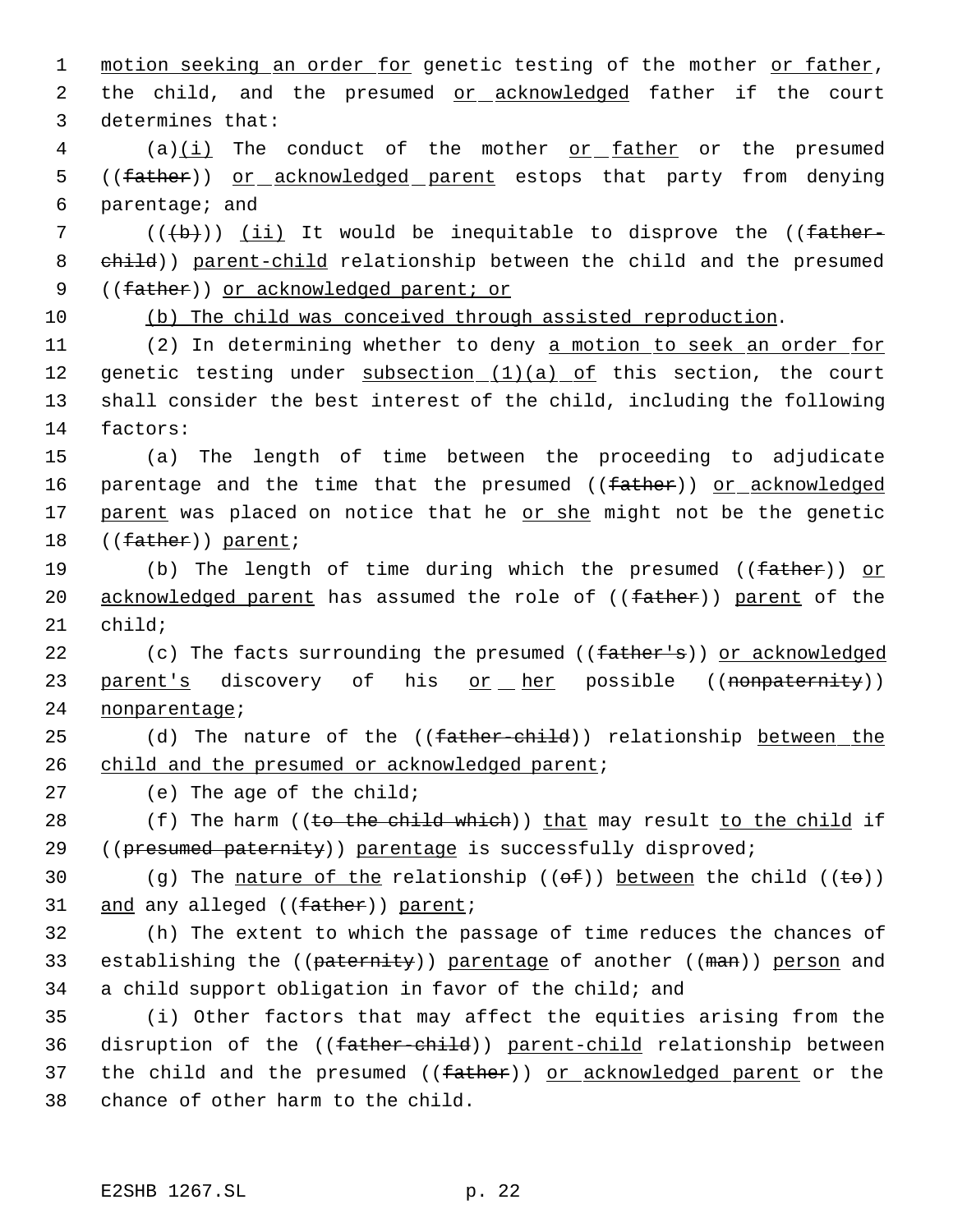(3) In a proceeding involving the application of this section, 2 ((the)) a minor or incapacitated child must be represented by a guardian ad litem.

 (4) A denial of a motion seeking an order for genetic testing under 5 subsection (1)(a) of this section must be based on clear and convincing evidence.

7 (5) If the court denies a motion seeking an order for genetic 8 testing under subsection (1)(a) of this section, it shall issue an 9 order adjudicating the presumed ((father)) or acknowledged parent to be 10 the ((father)) parent of the child.

 **Sec. 34.** RCW 26.26.540 and 2002 c 302 s 509 are each amended to read as follows:

 (1) If a child has an acknowledged father, a signatory to the acknowledgment or denial of paternity must commence any proceeding 15 seeking to rescind the acknowledgment or denial or challenge the 16 paternity of ((that)) the child only within the time allowed under RCW 26.26.330 or 26.26.335.

 (2) If a child has an acknowledged father or an adjudicated 19 ((father)) parent, an individual, other than the child, who is neither a signatory to the acknowledgment nor a party to the adjudication and 21 who seeks an adjudication of ((paternity)) parentage of the child must 22 commence a proceeding not later than  $((\text{two}))$  four years after the 23 effective date of the acknowledgment or adjudication. If an action is commenced more than two years after the birth of the child, the child must be made a party to the action.

(3) A proceeding under this section is subject to RCW 26.26.535.

 **Sec. 35.** RCW 26.26.545 and 2002 c 302 s 510 are each amended to read as follows:

 (1) Except as otherwise provided in subsection (2) of this section, a proceeding to adjudicate parentage may be joined with a proceeding for: Adoption or termination of parental rights under chapter 26.33 RCW; determination of a parenting plan, child support, annulment, 33 dissolution of marriage, dissolution of a domestic partnership, or legal separation under chapter 26.09 or 26.19 RCW; or probate or administration of an estate under chapter 11.48 or 11.54 RCW, or other appropriate proceeding.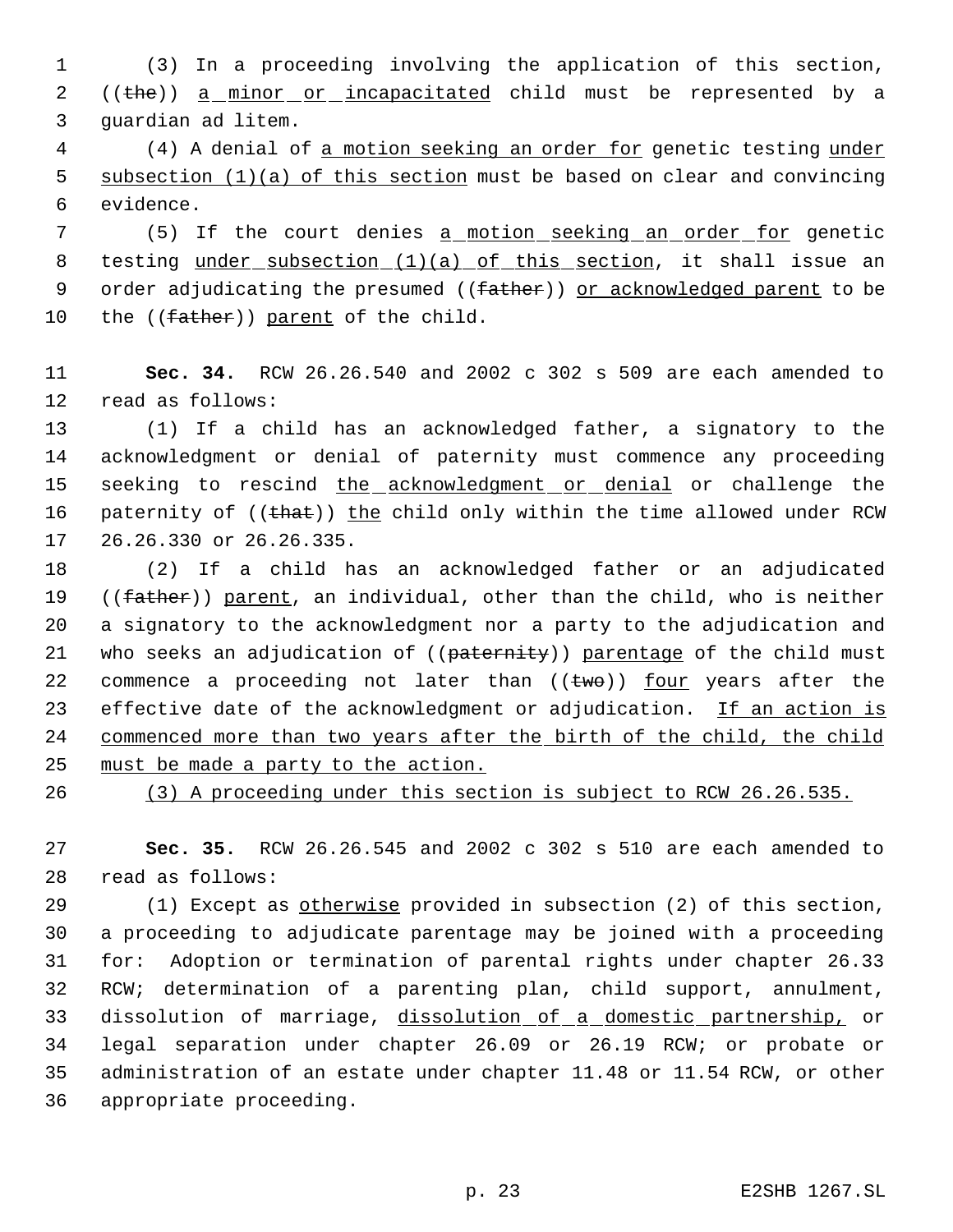1 (2) A respondent may not join  $((the)$  a proceeding( $(s)$ ) described in subsection (1) of this section with a proceeding to adjudicate parentage brought under chapter 26.21A RCW.

 **Sec. 36.** RCW 26.26.550 and 2002 c 302 s 511 are each amended to read as follows:

 ((Although)) A proceeding to ((determine)) adjudicate parentage may 7 be commenced before the birth of the child, ((the proceeding)) but may not be concluded until after the birth of the child. The following actions may be taken before the birth of the child:

10 (1) Service of process;

(2) Discovery;

 (3) Except as prohibited by RCW 26.26.405, collection of specimens 13 for genetic testing; and

(4) Temporary orders authorized under RCW 26.26.590.

 **Sec. 37.** RCW 26.26.555 and 2002 c 302 s 512 are each amended to read as follows:

 (1) Unless specifically required under other provisions of this 18 chapter, a minor child is a permissible party, but is not a necessary party to a proceeding under RCW 26.26.500 through 26.26.630.

20 (2) If  $((the))$  a minor or incapacitated child is a party, or if the 21 court finds that the interests of ((a minor child or incapacitated)) 22 the child are not adequately represented, the court shall appoint a guardian ad litem to represent the child, subject to RCW 74.20.310 24 ((neither the child's mother or father)). A parent of the child may 25 not represent the child as guardian or ((otherwise)) in any other 26 capacity.

 **Sec. 38.** RCW 26.26.570 and 2002 c 302 s 521 are each amended to read as follows:

 (1) Except as otherwise provided in subsection (3) of this section, a record of a genetic testing expert is admissible as evidence of the truth of the facts asserted in the report unless a party objects to its admission within fourteen days after its receipt by the objecting party and cites specific grounds for exclusion. The admissibility of the report is not affected by whether the testing was performed: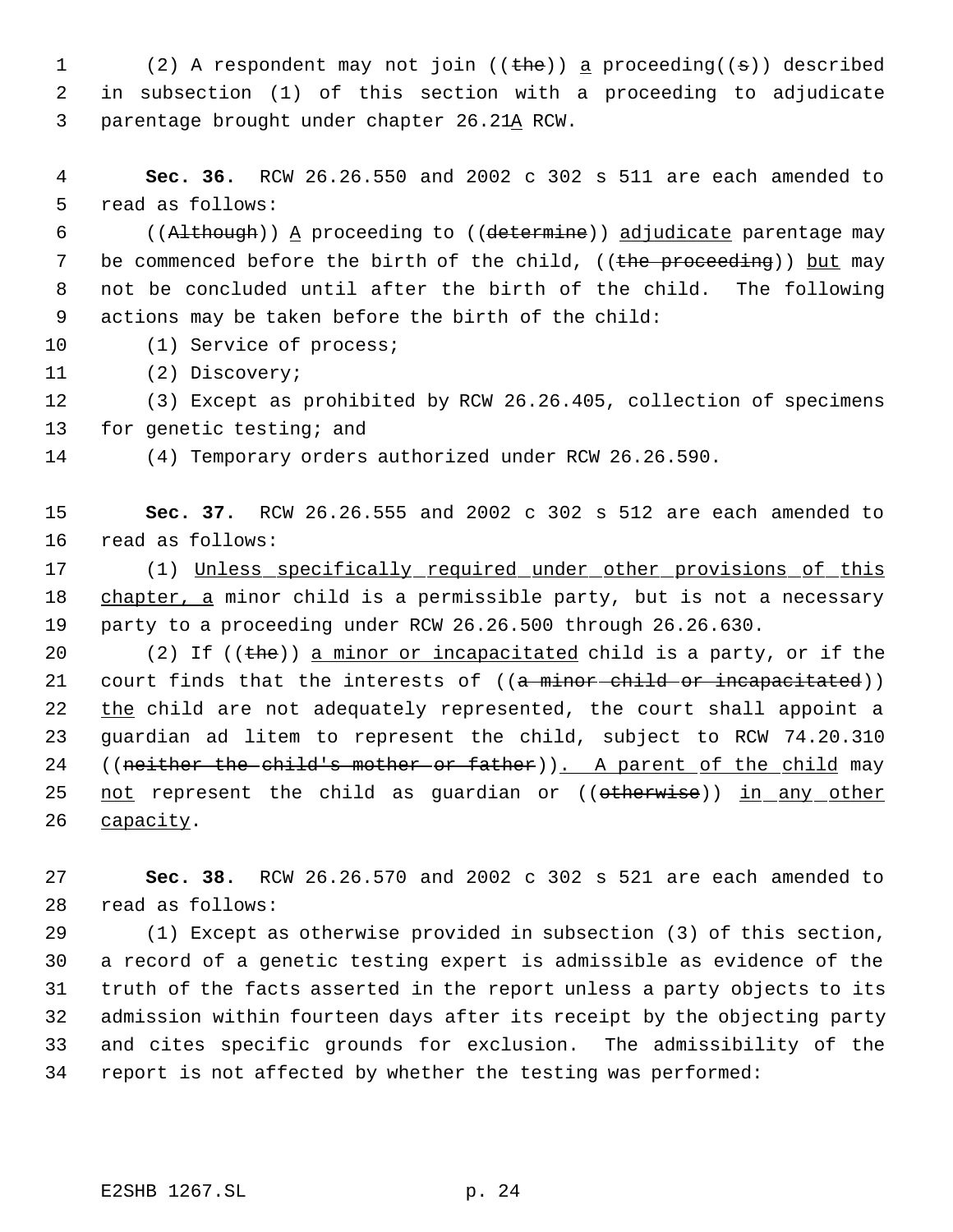(a) Voluntarily or under an order of the court or a support enforcement agency; or

(b) Before or after the commencement of the proceeding.

 (2) A party objecting to the results of genetic testing may call one or more genetic testing experts to testify in person or by telephone, videoconference, deposition, or another method approved by the court. Unless otherwise ordered by the court, the party offering the testimony bears the expense for the expert testifying.

9 (3) If a child has a presumed( $(-\text{acknowledged}_r)$ ) or adjudicated 10 ((father)) parent or an acknowledged father, the results of genetic testing are inadmissible to adjudicate parentage unless performed:

12 (a) With the consent of both the ((mother)) person with a parent-13 child relationship with the child and the presumed( $(\tau$  acknowledged,)) 14 or adjudicated ((father)) parent or an acknowledged father; or

(b) Under an order of the court under RCW 26.26.405.

 (4) Copies of bills for genetic testing and for prenatal and postnatal health care for the mother and child that are furnished to the adverse party not less than ten days before the date of a hearing are admissible to establish:

(a) The amount of the charges billed; and

(b) That the charges were reasonable, necessary, and customary.

 **Sec. 39.** RCW 26.26.575 and 2002 c 302 s 522 are each amended to read as follows:

(1) An order for genetic testing is enforceable by contempt.

 (2) If an individual whose paternity is being determined declines 26 to submit to genetic testing ( $(a\sigma)$ ) ordered by the court, the court  $\underline{for}$ 27 that reason may ((on that basis)) adjudicate parentage contrary to the position of that individual.

 (3) Genetic testing of the mother of a child is not a condition precedent to testing the child and a man whose paternity is being determined. If the mother is unavailable or declines to submit to genetic testing, the court may order the testing of the child and every man whose paternity is being adjudicated.

 (4) This section does not apply when the child was conceived through assisted reproduction.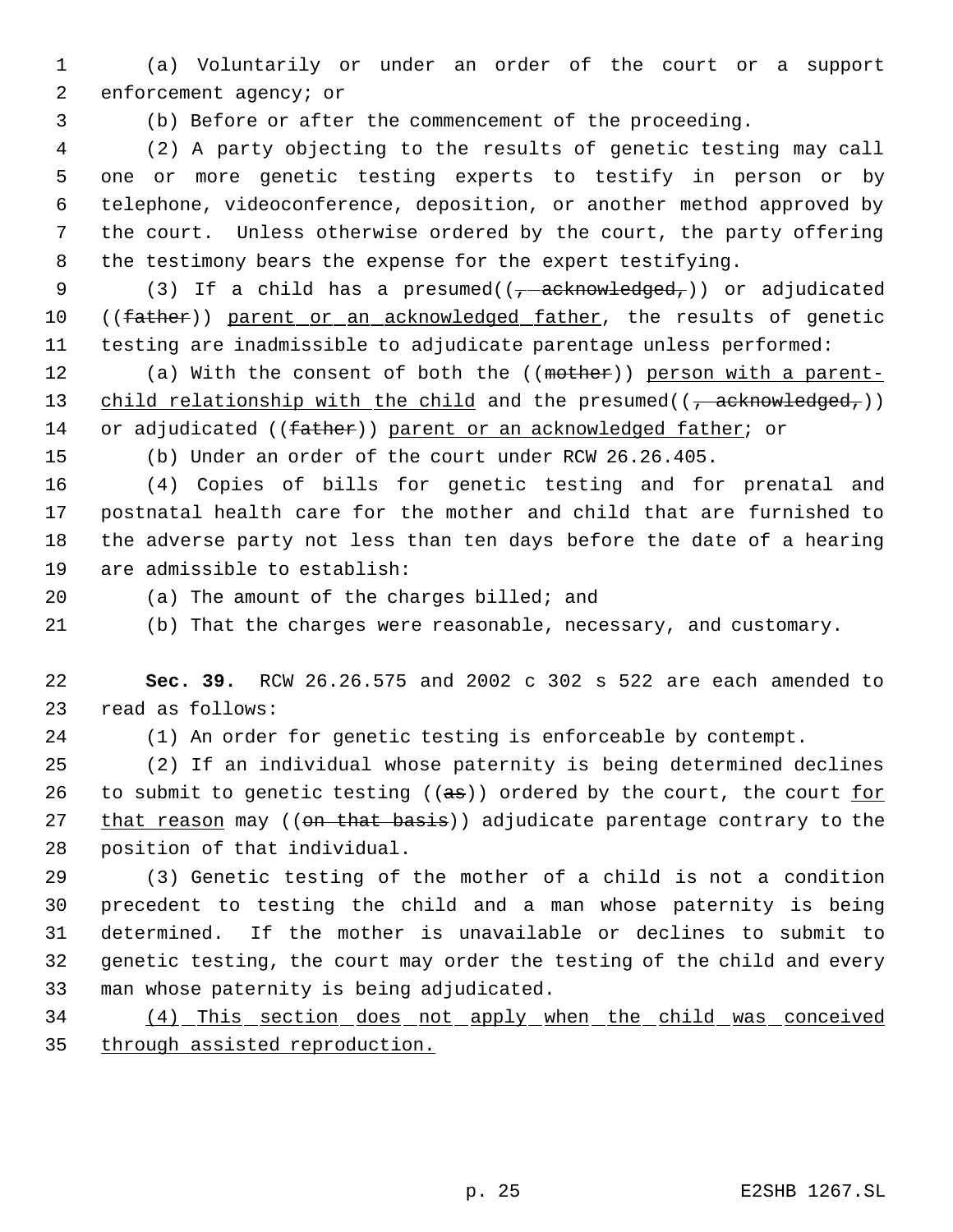**Sec. 40.** RCW 26.26.585 and 2002 c 302 s 523 are each amended to read as follows:

 (1) A respondent in a proceeding to adjudicate parentage may admit to the paternity of a child by filing a pleading to that effect or by admitting paternity under penalty of perjury when making an appearance or during a hearing.

7 (2) If the court finds that the admission of paternity ((was made 8 under)) satisfies the requirements of this section and finds that there is no reason to question the admission, the court shall issue an order adjudicating the child to be the child of the man admitting paternity.

 **Sec. 41.** RCW 26.26.590 and 2002 c 302 s 524 are each amended to read as follows:

 This section applies to any proceeding under RCW 26.26.500 through 26.26.630.

 (1) The court shall issue a temporary order for support of a child if the individual ordered to pay support:

17 (a) Is a presumed ((father)) parent of the child;

18 (b) Is petitioning to have his ((paternity)) or her parentage 19 adjudicated or has admitted ((paternity)) parentage in pleadings filed with the court;

 (c) Is identified as the father through genetic testing under RCW 26.26.420;

 (d) Has declined to submit to genetic testing but is shown by clear and convincing evidence to be the father of the child; or

25 (e) Is ((the mother of)) a person who has established a parent-26 child relationship with the child.

 (2) A temporary order may, on the same basis as provided in chapter 26.09 RCW, make residential provisions with regard to minor children of the parties, except that a parenting plan is not required unless requested by a parent.

 (3) Any party may request the court to issue a temporary restraining order or preliminary injunction, providing relief proper in the circumstances, and restraining or enjoining any party from:

(a) Molesting or disturbing the peace of another party;

 (b) Going onto the grounds of or entering the home, workplace, or school of another party or the day care or school of any child;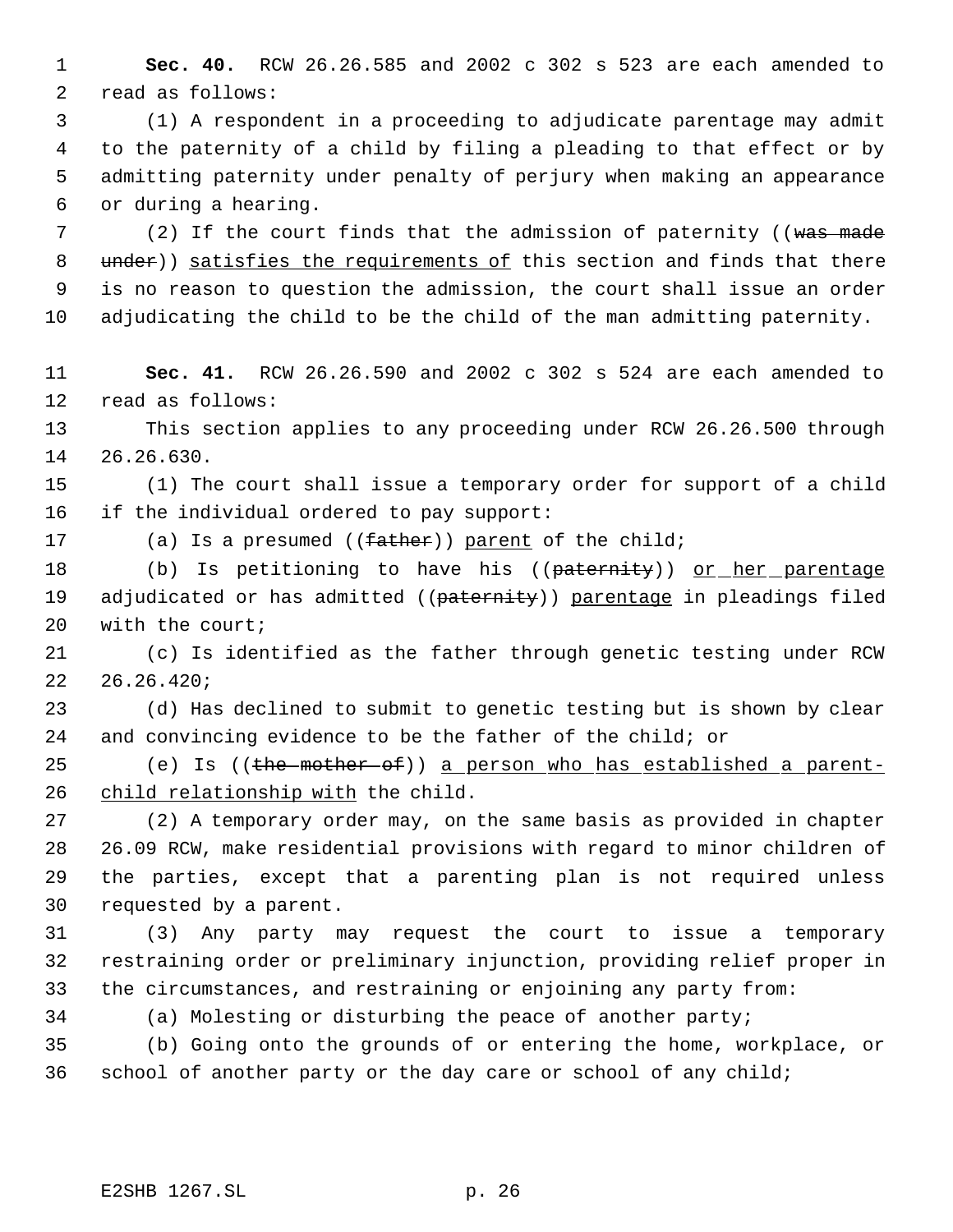(c) Knowingly coming within, or knowingly remaining within, a specified distance from a specified location; and

(d) Removing a child from the jurisdiction of the court.

 (4) Either party may request a domestic violence protection order under chapter 26.50 RCW or an antiharassment protection order under chapter 10.14 RCW on a temporary basis. The court may grant any of the relief provided in RCW 26.50.060 except relief pertaining to residential provisions for the children which provisions shall be provided for under this chapter, and any of the relief provided in RCW 10.14.080. Ex parte orders issued under this subsection shall be effective for a fixed period not to exceed fourteen days, or upon court order, not to exceed twenty-four days if necessary to ensure that all temporary motions in the case can be heard at the same time.

 (5) Restraining orders issued under this section restraining or enjoining the person from molesting or disturbing another party, or from going onto the grounds of or entering the home, workplace, or school of the other party or the day care or school of any child, or prohibiting the person from knowingly coming within, or knowingly remaining within, a specified distance of a location, shall prominently bear on the front page of the order the legend: VIOLATION OF THIS ORDER WITH ACTUAL NOTICE OF ITS TERMS IS A CRIMINAL OFFENSE UNDER CHAPTER 26.50 RCW AND WILL SUBJECT A VIOLATOR TO ARREST.

 (6) The court shall order that any temporary restraining order bearing a criminal offense legend, any domestic violence protection order, or any antiharassment protection order granted under this section be forwarded by the clerk of the court on or before the next judicial day to the appropriate law enforcement agency specified in the order. Upon receipt of the order, the law enforcement agency shall enter the order into any computer-based criminal intelligence information system available in this state used by law enforcement agencies to list outstanding warrants. The order is fully enforceable in any county in the state.

 (7) If a restraining order issued pursuant to this section is modified or terminated, the clerk of the court shall notify the law enforcement agency specified in the order on or before the next judicial day. Upon receipt of notice that an order has been terminated, the law enforcement agency shall remove the order from any computer-based criminal intelligence system.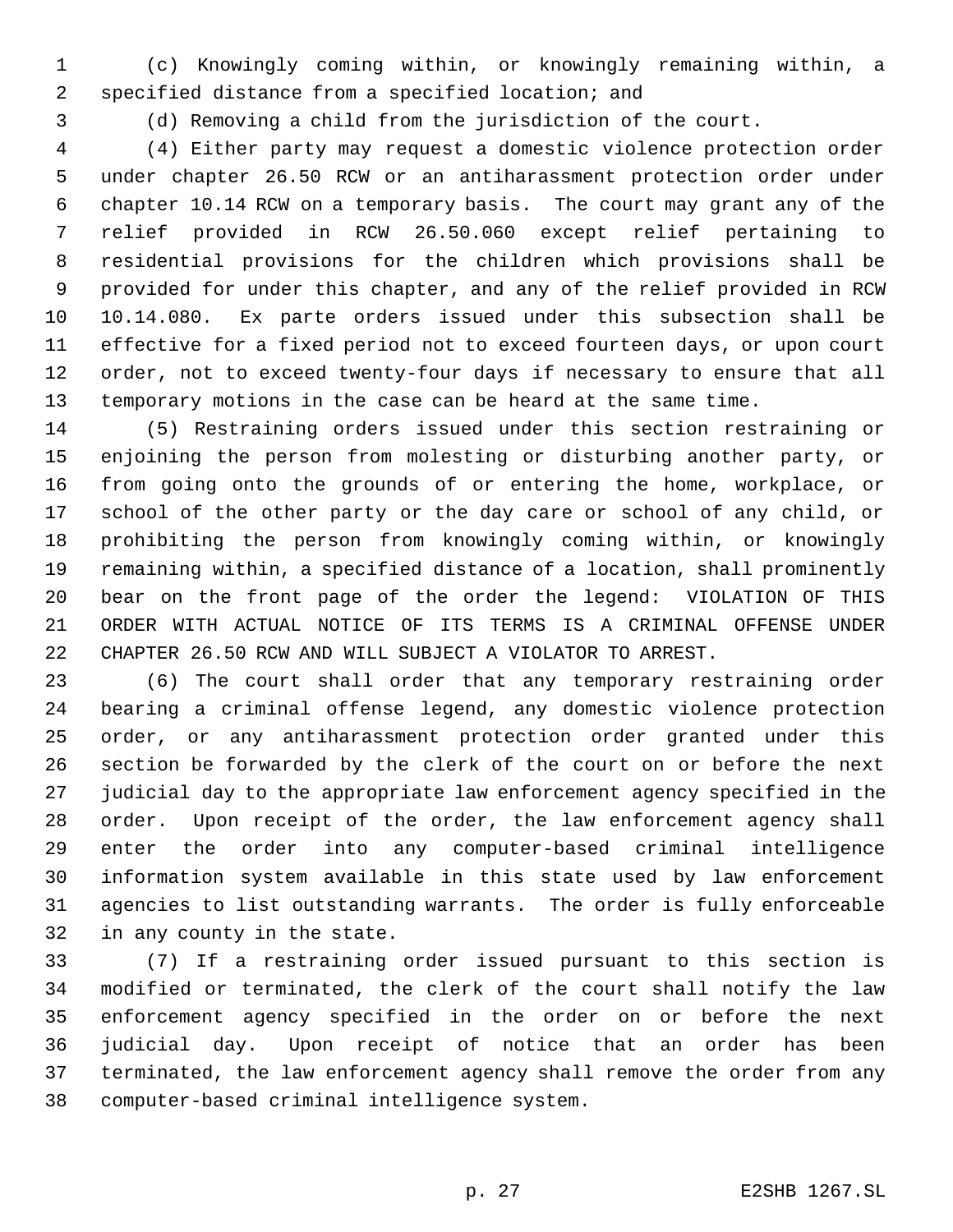(8) The court may issue a temporary restraining order without requiring notice to the other party only if it finds on the basis of the moving affidavit or other evidence that irreparable injury could result if an order is not issued until the time for responding has elapsed.

 (9) The court may issue a temporary restraining order or preliminary injunction and an order for temporary support in such amounts and on such terms as are just and proper in the circumstances. In issuing the order, the court shall consider the provisions of RCW 9.41.800.

 (10) A temporary order, temporary restraining order, or preliminary injunction:

 (a) Does not prejudice the rights of a party or any child which are to be adjudicated at subsequent hearings in the proceeding;

(b) May be revoked or modified;

 (c) Terminates when the final order is entered or when the petition is dismissed; and

 (d) May be entered in a proceeding for the modification of an existing order.

 (11) A support debt owed to the state for public assistance expenditures which has been charged against a party pursuant to RCW 74.20A.040 and/or 74.20A.055 shall not be merged in, or otherwise extinguished by, the final decree or order, unless the office of support enforcement has been given notice of the final proceeding and an opportunity to present its claim for the support debt to the court and has failed to file an affidavit as provided in this subsection. Notice of the proceeding shall be served upon the office of support enforcement personally, or by certified mail, and shall be given no fewer than thirty days prior to the date of the final proceeding. An original copy of the notice shall be filed with the court either before service or within a reasonable time thereafter. The office of support enforcement may present its claim, and thereby preserve the support debt, by filing an affidavit setting forth the amount of the debt with the court, and by mailing a copy of the affidavit to the parties or their attorney prior to the date of the final proceeding.

 **Sec. 42.** RCW 26.26.600 and 2002 c 302 s 531 are each amended to read as follows:

## E2SHB 1267.SL p. 28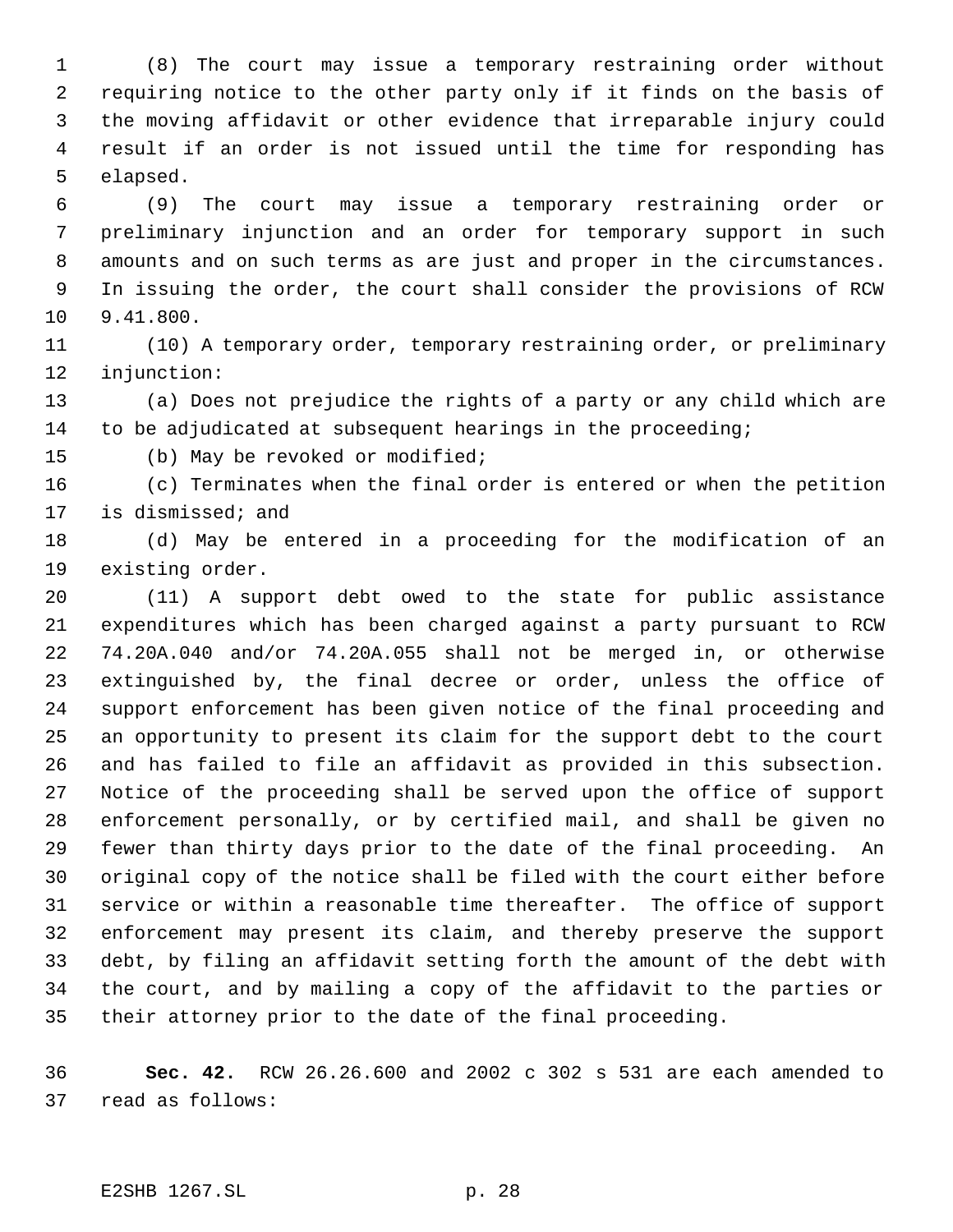The court shall apply the following rules to adjudicate the ((paternity)) parentage of a child:

 (1) Except as provided in subsection (5) of this section, the 4 (( $patternity$ ) parentage of a child having a presumed( $(\tau$  acknowledged,)) 5 or adjudicated ((father)) parent or an acknowledged father may be disproved only by admissible results of genetic testing excluding that 7 ((man)) person as the ((father)) parent of the child or identifying 8 another man  $((\text{to be}))$  as the father of the child.

 (2) Unless the results of genetic testing are admitted to rebut other results of genetic testing, the man identified as the father of the child under RCW 26.26.420 must be adjudicated the father of the child.

 (3) If the court finds that genetic testing under RCW 26.26.420 neither identifies nor excludes a man as the father of a child, the court may not dismiss the proceeding. In that event, the results of 16 genetic testing, ((along with)) and other evidence, are admissible to adjudicate the issue of paternity.

 (4) Unless the results of genetic testing are admitted to rebut other results of genetic testing, a man excluded as the father of a child by genetic testing must be adjudicated not to be the father of the child.

 (5) Subsections (1) through (4) of this section do not apply when 23 the child was conceived through assisted reproduction. The parentage 24 of a child conceived through assisted reproduction may be disproved 25 only by admissible evidence showing the intent of the presumed, acknowledged, or adjudicated parent and the other parent.

 **Sec. 43.** RCW 26.26.620 and 2002 c 302 s 535 are each amended to read as follows:

 The court may issue an order dismissing a proceeding commenced under this chapter for want of prosecution only without prejudice. An 31 order of dismissal for want of prosecution purportedly with prejudice 32 is void and  $((\text{may}-be-\text{challenged}-\text{in}-\text{another}-\text{judicial}-\text{or}-\text{an}$ 33 administrative proceeding)) has only the effect of a dismissal without prejudice.

 **Sec. 44.** RCW 26.26.625 and 2002 c 302 s 536 are each amended to read as follows: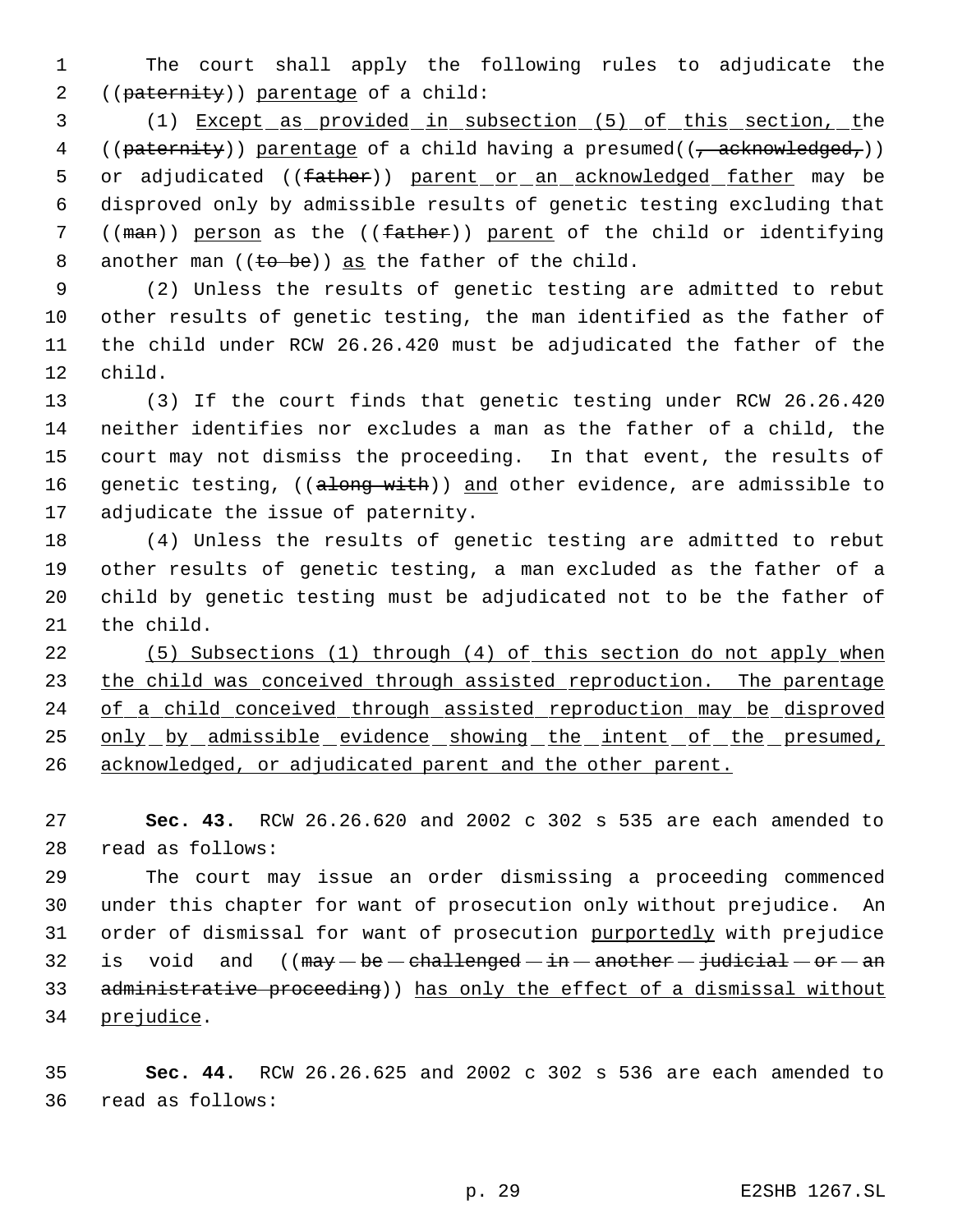1 (1) The court shall issue an order adjudicating whether a ((man)) 2 person alleged or claiming to be the ((father)) parent is the parent of the child.

 (2) An order adjudicating parentage must identify the child by name and age.

 (3) Except as otherwise provided in subsection (4) of this section, the court may assess filing fees, reasonable attorneys' fees, fees for genetic testing, other costs, and necessary travel and other reasonable expenses incurred in a proceeding under this section and RCW 26.26.500 through 26.26.620 and 26.26.630. The court may award attorneys' fees, which may be paid directly to the attorney, who may enforce the order in the attorney's own name.

 (4) The court may not assess fees, costs, or expenses against the support enforcement agency of this state or another state, except as provided by other law.

 (5) On request of a party and for good cause shown, the court may order that the name of the child be changed.

 (6) If the order of the court is at variance with the child's birth certificate, the court shall order the state registrar of vital statistics to issue an amended birth certificate.

 **Sec. 45.** RCW 26.26.630 and 2002 c 302 s 537 are each amended to read as follows:

 (1) Except as otherwise provided in subsection (2) of this section, a determination of parentage is binding on:

 (a) All signatories to an acknowledgment or denial of paternity as provided in RCW 26.26.300 through 26.26.375; and

 (b) All parties to an adjudication by a court acting under circumstances that satisfy the jurisdictional requirements of RCW ((26.21.075)) 26.21A.100.

 (2) A child is not bound by a determination of parentage under this chapter unless:

 (a) The determination was based on an unrescinded acknowledgment of 33 paternity and the acknowledgment of paternity is consistent with the results of the genetic testing;

 (b) The adjudication of parentage was based on a finding consistent with the results of genetic testing and the consistency is declared in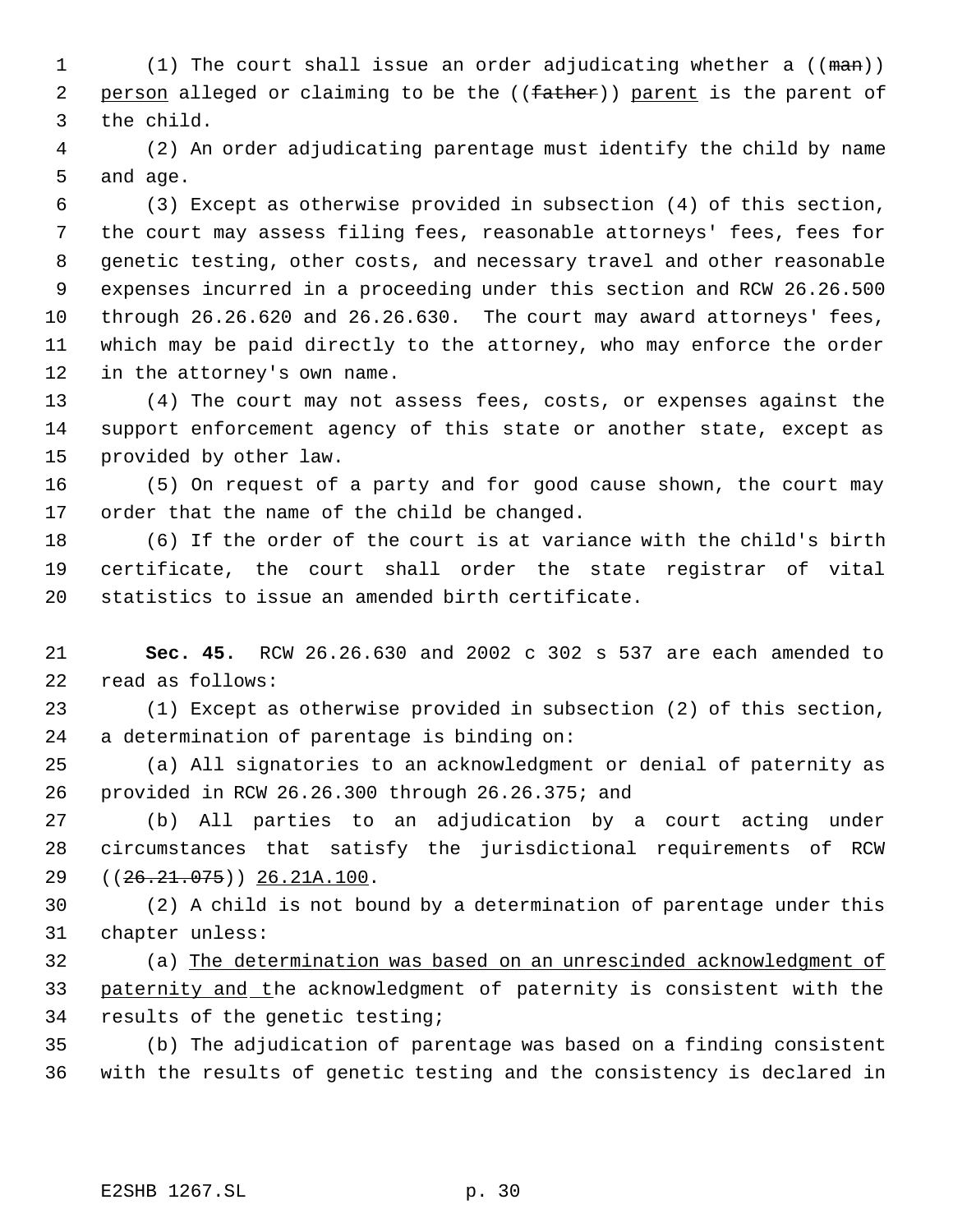1 the determination or is otherwise shown<sub>1</sub> or in the case of a child 2 conceived through assisted reproduction, the adjudication of parentage was based on evidence showing the intent of the parents; or

 (c) The child was a party or was represented in the proceeding determining parentage by a guardian ad litem.

 (3) In a proceeding to dissolve a marriage or domestic partnership, the court is deemed to have made an adjudication of the parentage of a child if the court acts under circumstances that satisfy the 9 jurisdictional requirements of RCW ((26.21.075)) 26.21A.100, and the final order:

 (a) Expressly identifies a child as a "child of the marriage," 12 "issue of the marriage," "child of the domestic partnership," "issue of 13 the domestic partnership," or similar words indicating that the 14 ((husband is the father)) spouses in the marriage or domestic partners 15 in the domestic partnership are the parents of the child; or

16 (b) Provides for support of the child by one or both of the 17 ((husband)) spouses or domestic partners unless ((paternity)) parentage is specifically disclaimed in the order.

 (4) Except as otherwise provided in subsection (2) of this section, a determination of parentage may be a defense in a subsequent proceeding seeking to adjudicate parentage by an individual who was not a party to the earlier proceeding.

23 (5) A party to an adjudication of ((paternity)) parentage may challenge the adjudication only under law of this state relating to 25 appeal, vacation of judgments,  $((and))$  or other judicial review.

 **Sec. 46.** RCW 26.26.705 and 2002 c 302 s 602 are each amended to read as follows:

 A donor is not a parent of a child conceived by means of assisted reproduction, unless otherwise agreed in a signed record by the donor and the person or persons intending to be parents of a child conceived through assisted reproduction.

 **Sec. 47.** RCW 26.26.710 and 2002 c 302 s 603 are each amended to read as follows:

 ( $IF-a-hushand-provides-sperm-for,-or-constants-to,-assisted$  reproduction by his wife as provided in RCW 26.26.715, he is the father 36 of a resulting child born to his wife.)) A person who provides gametes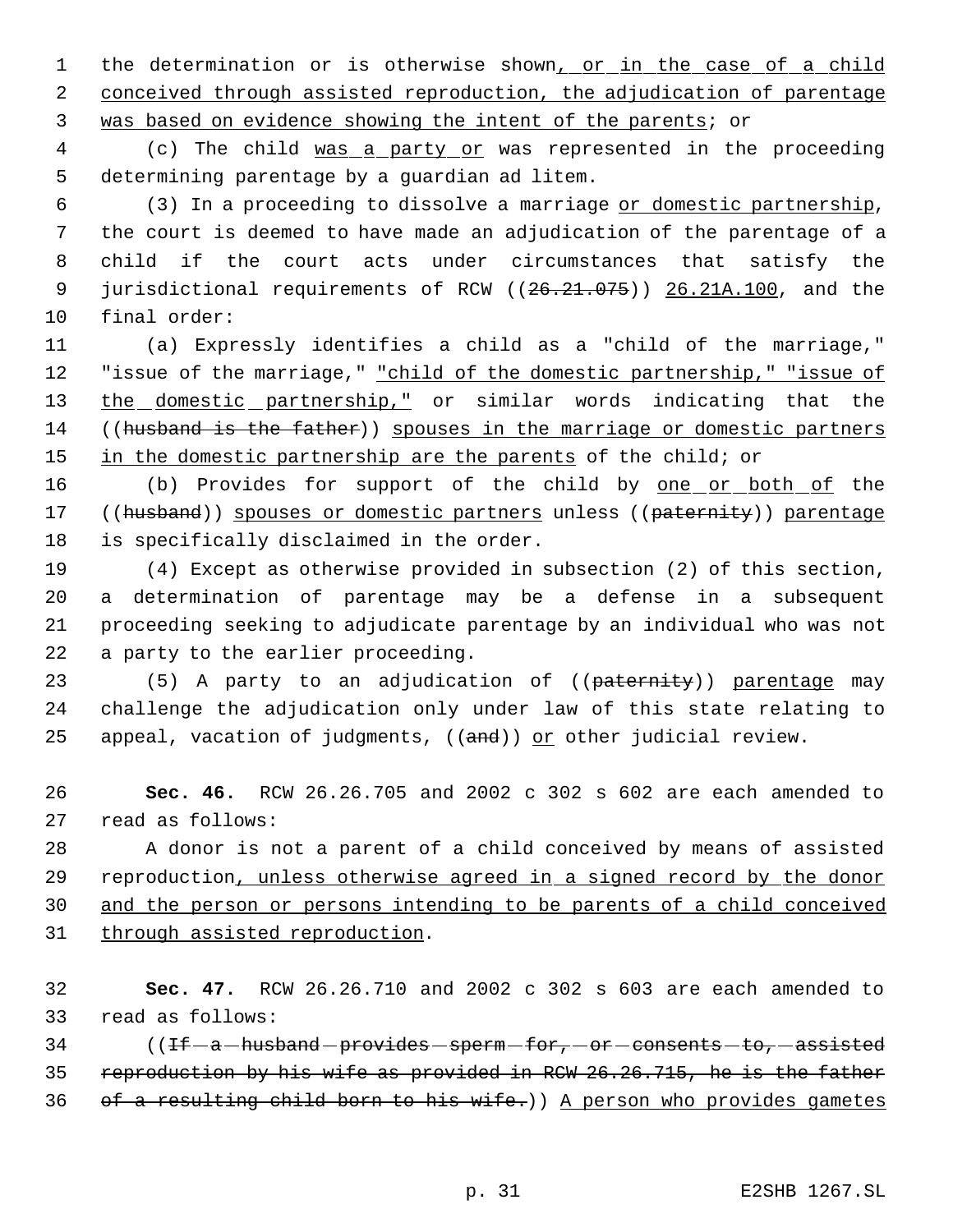1 for, or consents in a signed record to assisted reproduction with 2 another person, with the intent to be the parent of the child born, is

3 the parent of the resulting child.

 4 **Sec. 48.** RCW 26.26.715 and 2002 c 302 s 604 are each amended to 5 read as follows:

 6 (1) ((A consent to assisted reproduction by a married woman must be 7 in a record signed by the woman and her husband.)) Consent by a couple 8 who intend to be parents of a child conceived by assisted reproduction 9 must be in a record signed by both persons. This requirement does not 10 apply to ((the donation of eggs for assisted reproduction by another 11 woman) a donor.

12 (2) Failure of the ((husband)) person to sign a consent required by 13 subsection (1) of this section, before or after birth of the child, 14 does not preclude a finding ((that the husband is the father of a child 15 born to his wife if the wife and husband openly treated)) of parentage 16 if the persons resided together in the same household with the child 17 and openly held out the child as their own.

18 **Sec. 49.** RCW 26.26.720 and 2002 c 302 s 605 are each amended to 19 read as follows:

20 (1) Except as otherwise provided in subsection (2) of this section, 21 ((the husband of a wife)) a spouse or domestic partner of a woman who 22 gives birth to a child by means of assisted reproduction, or a spouse 23 or domestic partner of a man who has a child by means of assisted 24 reproduction, may not challenge his ((paternity)) or her parentage of 25 the child unless:

26 (a) Within  $((two))$  <u>four</u> years after learning of the birth of the 27 child ((he)) the person commences a proceeding to adjudicate his 28 ((paternity)) or her parentage. In actions commenced more than two 29 years after the birth of the child, the child must be made a party to 30 the action; and

31 (b) The court finds that ((he)) the person did not consent to the 32 assisted reproduction, before or after birth of the child.

33 (2) A proceeding to adjudicate ((paternity)) parentage may be 34 maintained at any time if the court determines that:

35 (a) The ((husband)) spouse or domestic partner did not provide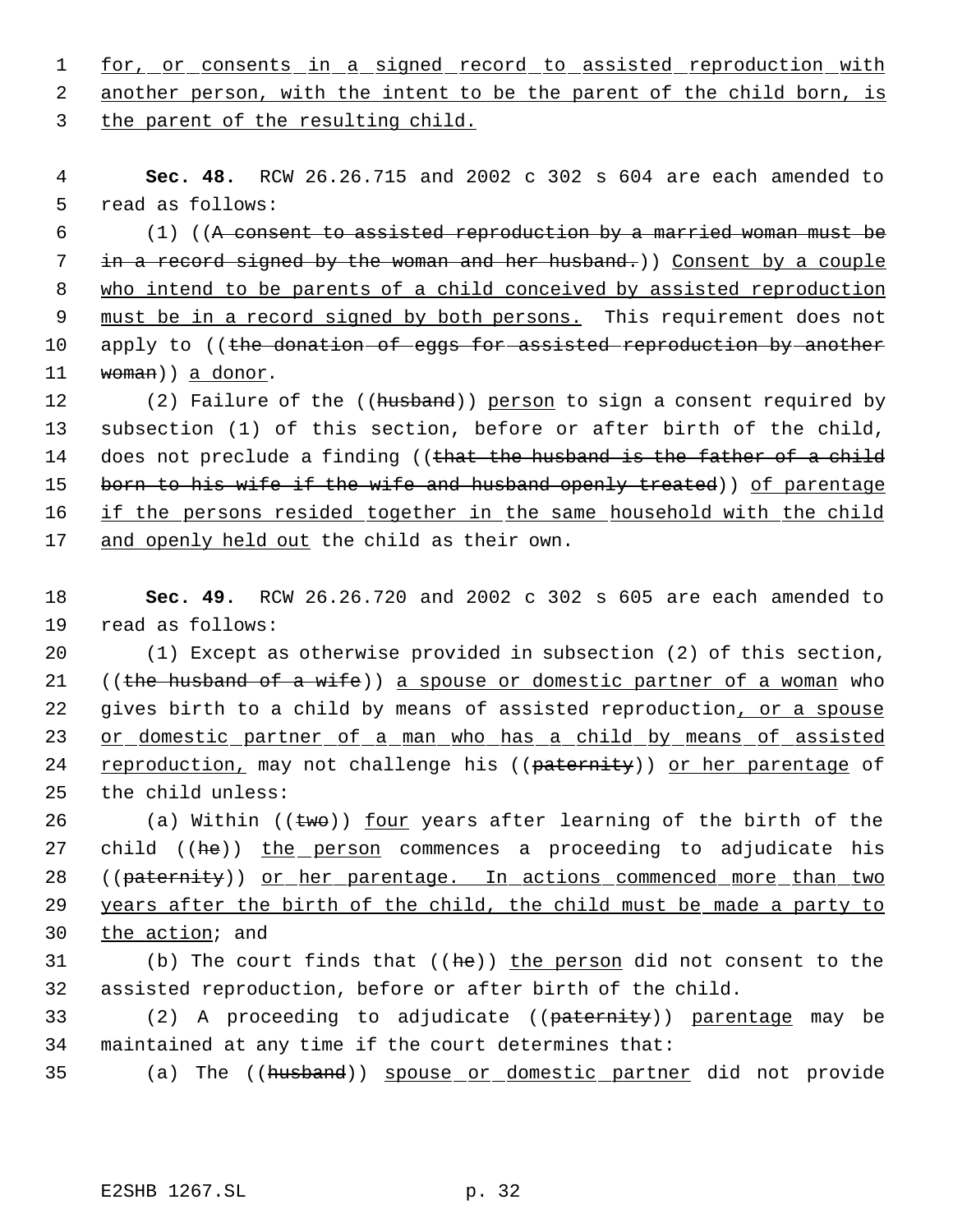1 ((sperm)) gametes for, or before or after the birth of the child 2 consent to, assisted reproduction by his ((wife)) or her spouse or 3 domestic partner;

 4 (b) The ((husband and the mother)) spouse or domestic partner and 5 the parent of the child have not cohabited since the probable time of 6 assisted reproduction; and

7 (c) The ((husband)) spouse or domestic partner never openly 8 ((treated)) held out the child as his or her own.

 9 (3) The limitation provided in this section applies to a marriage 10 or domestic partnership declared invalid after assisted reproduction.

11 **Sec. 50.** RCW 26.26.725 and 2002 c 302 s 606 are each amended to 12 read as follows:

13 (1) If a marriage or domestic partnership is dissolved before 14 placement of eggs, sperm, or an embryo, the former spouse or former 15 domestic partner is not a parent of the resulting child unless the 16 former spouse or former domestic partner consented in a signed record 17 that if assisted reproduction were to occur after a ((divorce)) 18 dissolution, the former spouse or former domestic partner would be a 19 parent of the child.

 (2) The consent of the former spouse or former domestic partner to 21 assisted reproduction may be ((revoked)) withdrawn by that individual in a record at any time before placement of eggs, sperm, or embryos. An individual who withdraws consent under this section is not a parent of the resulting child.

25 **Sec. 51.** RCW 26.26.730 and 2002 c 302 s 607 are each amended to 26 read as follows:

27 1f ((a spouse)) an individual who consented in a record to be a 28 parent by assisted reproduction dies before placement of eggs, sperm, 29 or an embryo, the deceased ((spouse)) individual is not a parent of the 30 resulting child unless the deceased ((spouse)) individual consented in 31 a signed record that if assisted reproduction were to occur after 32 death, the deceased ((spouse)) individual would be a parent of the 33 child.

34 **Sec. 52.** RCW 26.26.735 and 2002 c 302 s 608 are each amended to 35 read as follows: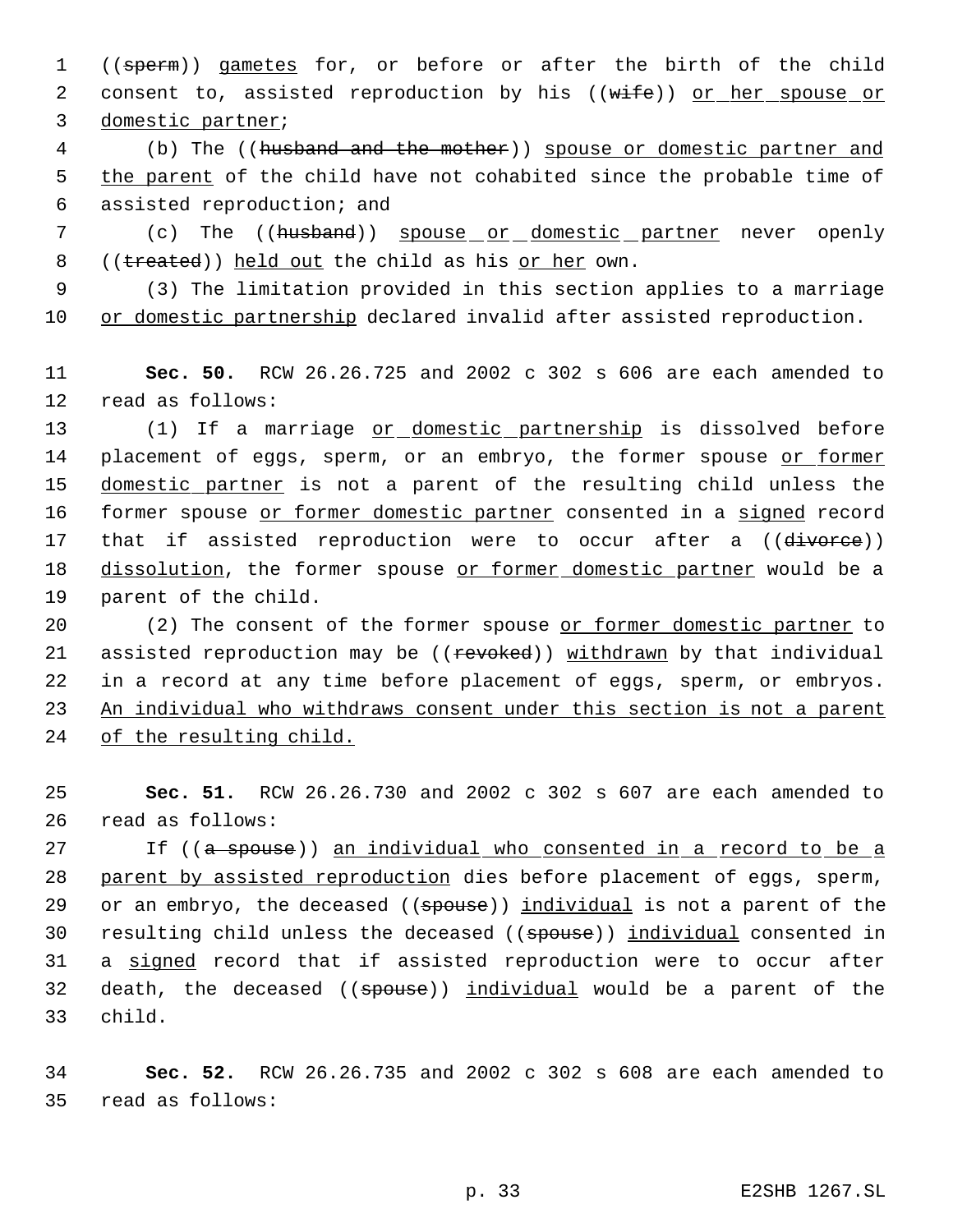1 The donor of (( $\Theta$ vum)) eggs provided to a licensed physician for use 2 in ((the alternative reproductive medical technology process)) assisted 3 reproduction for the purpose of attempting to achieve a pregnancy in a woman other than the donor is treated in law as if she were not the 5 ((natural mother)) parent of a child thereafter conceived and born unless the donor and the woman who gives birth to a child as a result 7 of the ((alternative-reproductive-medical-technology-procedures)) 8 assisted reproduction agree in writing that the donor is to be a parent. RCW 26.26.705 does not apply in such case. A woman who gives 10 birth to a child conceived through ((alternative reproductive medical 11 technology procedures)) assisted reproduction under the supervision and with the assistance of a licensed physician is treated in law as if she 13 were the ((natural mother)) parent of the child unless an agreement in 14 writing signed by an (( $\sigma$ vum)) egg donor and the woman giving birth to the child states otherwise. An agreement pursuant to this section must 16 be in writing and signed by the  $((ovum))$  egg donor and the woman who gives birth to the child and any other intended parent of the child. The physician shall certify the parties' signatures and the date of the 19 ((ovum)) egg harvest, identify the subsequent medical procedures undertaken, and identify the intended parents. The agreement, 21 including the affidavit and certification ((referenced-in-RCW) 22 26.26.030)), must be filed with the registrar of vital statistics, where it must be kept confidential and in a sealed file.

 NEW SECTION. **Sec. 53.** A new section is added to chapter 26.26 RCW to read as follows:

 (1) A person who donates gametes to a fertility clinic in Washington to be used in assisted reproduction shall provide, at a minimum, his or her identifying information and medical history to the fertility clinic. The fertility clinic shall keep the identifying information and medical history of its donors and shall disclose the information as provided under subsection (2) of this section.

 (2)(a) A child conceived through assisted reproduction who is at least eighteen years old shall be provided, upon his or her request, access to identifying information of the donor who provided gametes for the assisted reproduction that resulted in the birth of the child, unless the donor has signed an affidavit of nondisclosure with the fertility clinic that provided the gamete for assisted reproduction.